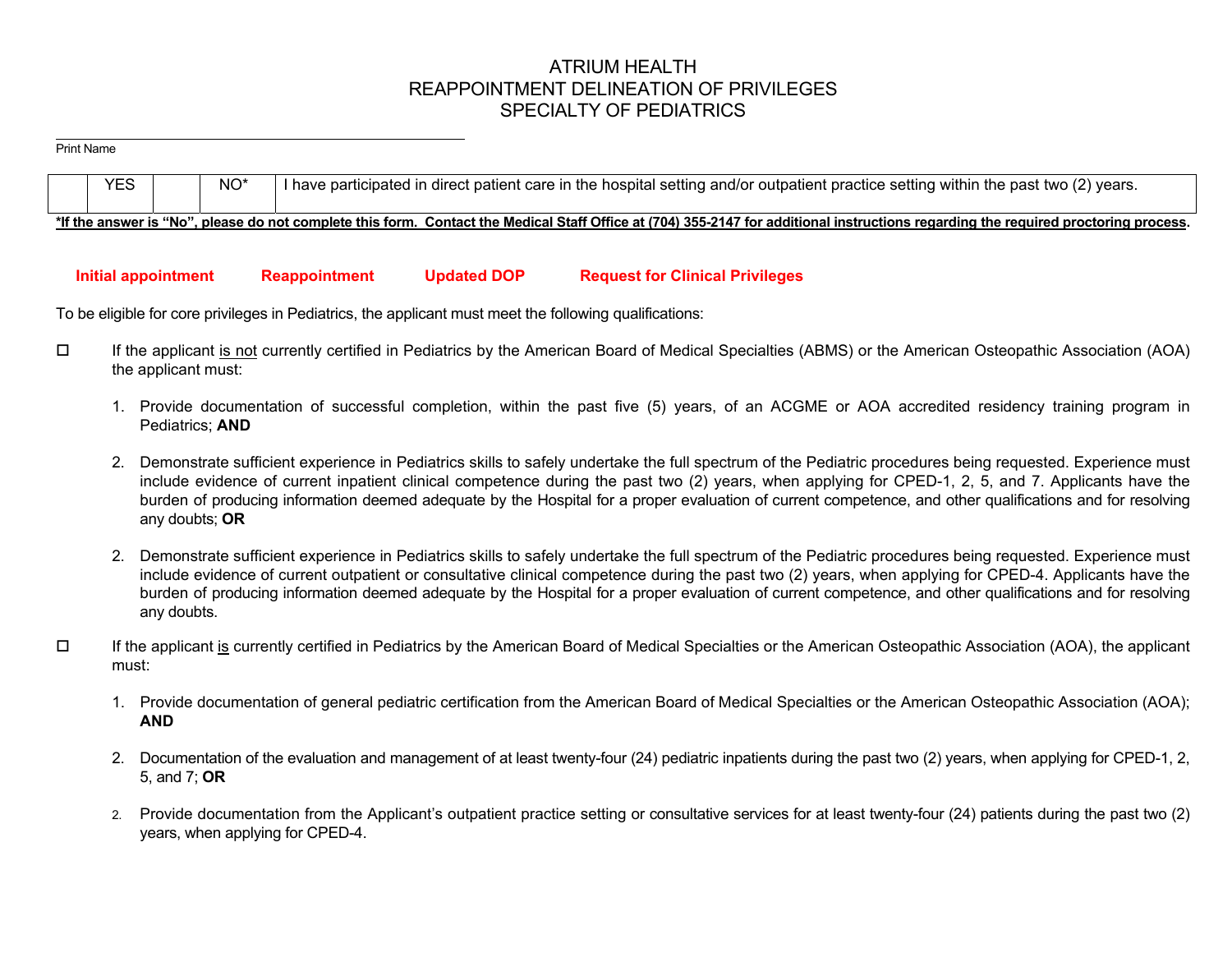#### Print Name

- $\Box$ If the applicant is currently subspecialty certified in Pediatrics by the American Board of Medical Specialties or the American Osteopathic Association (AOA), and is applying for any of the subspecialty privileges (not general pediatrics) the applicant must:
	- 1. Provide documentation of pediatric subspecialty certification or certification of special qualifications by the subspecialty program director or from the American Board of Medical Specialties or the American Osteopathic Association (AOA); **AND**
	- 2. Documentation of the evaluation and management of at least twenty-four (24) pediatric inpatients during the past two (2) years, when applying for CPED-1, 2, 5, and 7; **OR**
	- 2. Provide documentation from the Applicant's outpatient practice setting or consultative services for at least twenty-four (24) patients during the past two (2) years, when applying for CPED-4.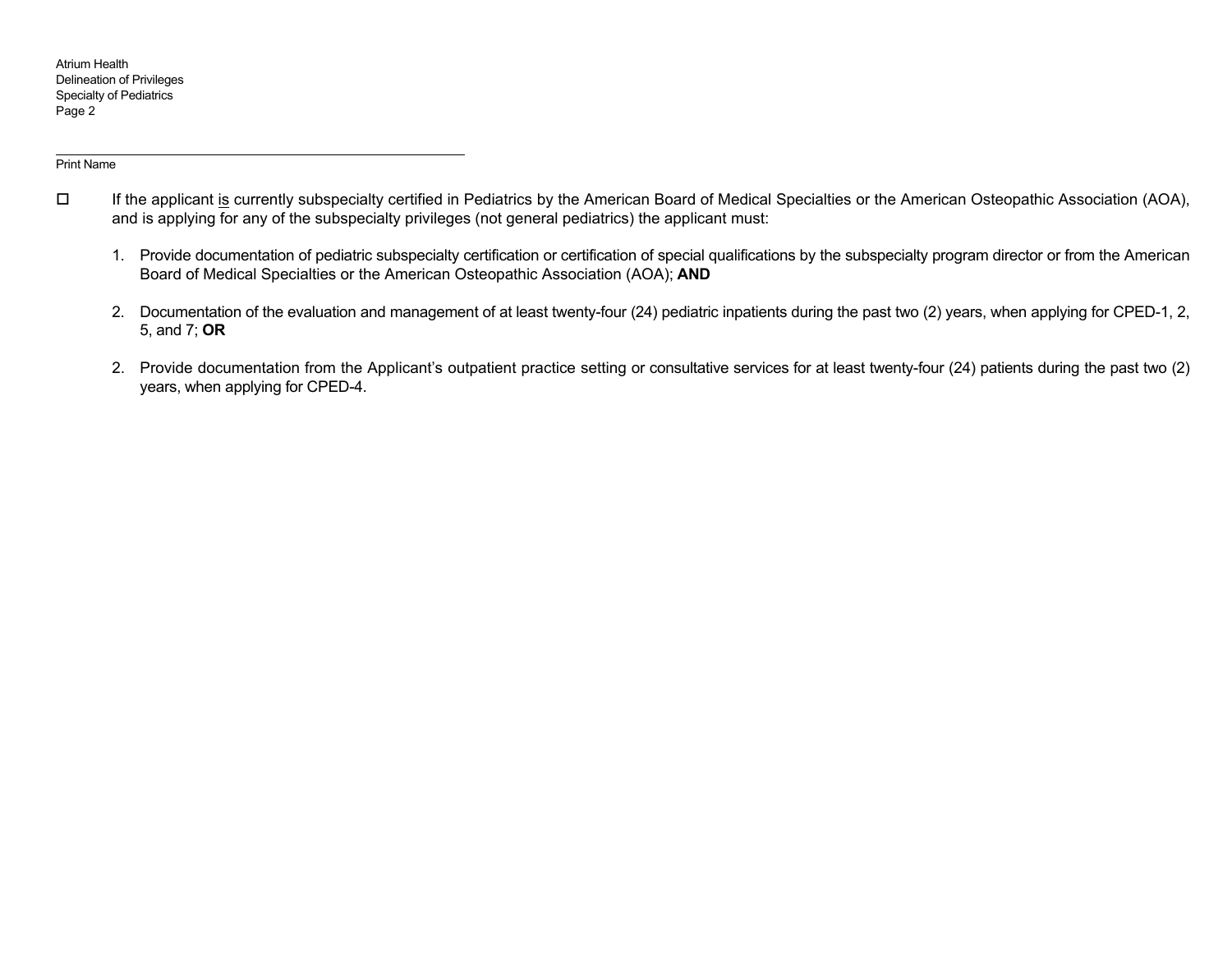#### Print Name

NOTE 1: Physicians must apply for "CORE" privileges in order to be eligible for clinical privileges in the specialty of Pediatrics at any facility within Atrium Health.

NOTE 2: "CORE" privileges cannot be amended or altered in any way.

NOTE 3: Please note that the exercise of certain privileges enumerated herein is necessarily limited by the operational, and resource constraints of the facility. All procedures must be performed within a clinical setting with the capabilities and organizational structure required to provide appropriate support.

Please check appropriate blocks when applying for privileges:

| <b>CMC</b> | <b>PVL</b> | <b>UNV</b> | <b>CR</b> | LIN | <b>CAB</b> | <b>UNN</b> | <b>STN</b> | <b>ANS</b> | Cleveland |        | <b>GENERAL PEDIATRICS STANDARD CORE</b><br><b>PRIVILEGES</b><br>Term Newborn Nursery Core Privileges (CPED-5) are included<br>when the applicant applies for and maintains General<br><b>Pediatrics Standard Core Privileges (CPED-1).</b>                                                                                                                          |
|------------|------------|------------|-----------|-----|------------|------------|------------|------------|-----------|--------|---------------------------------------------------------------------------------------------------------------------------------------------------------------------------------------------------------------------------------------------------------------------------------------------------------------------------------------------------------------------|
|            |            |            | N/A       |     |            |            |            |            |           | CPED-1 | Evaluate, diagnose, treat and provide consultation to patients from<br>birth to young adulthood with acute and chronic diseases<br>including major complicated illnesses. Assess, stabilize, and<br>determine disposition of patients with emergent conditions. The<br>core privileges include procedures that are extensions of the<br>same techniques and skills. |

General Pediatric Standard Core Privileges include medical management and or consultation as requested by other physicians; perform history and physical examinations; interpretation of routine laboratory; preliminary interpretation of radiographic studies, dictation and record keeping; burns, superficial and partial thickness; placement of anterior or posterior nasal hemostatic packing; lumbar puncture; incision and drainage of a superficial abscess, local anesthetic techniques; suture uncomplicated lacerations; neonatal intubation; umbilical line placement; intraosseous needle placement; delivery room management; neonatal resuscitation; Medical management of patients on home ventilators (in accordance with the Pediatric Progressive Care Unit Home Ventilator Orders)

NOTE: General Pediatric Standard Core Privileges (CPED-1) extends the provision of care in the neonatal, pediatric and cardiovascular critical care settings provided the intensivist serves as the attending at all times.

Maintenance Criteria for Continued Privileges (CPED-1):

For any privileges that are granted during initial credentialing, the Practitioner must perform a minimum of ten (10) representative samples of General Pediatric Standard Core privilege elements or provide inpatient or consultative services for at least ten (10) General Pediatric patients over a two (2) year period to be eligible to reapply for General Pediatric Standard Core privileges. This will be reviewed at the time of reappointment. Physicians who would like to continue to hold any General Pediatric Standard Core privileges (CPED-1) but are unable to document the minimum number will be requested to voluntarily withdraw their request for such privileges and to complete the necessary proctoring forms.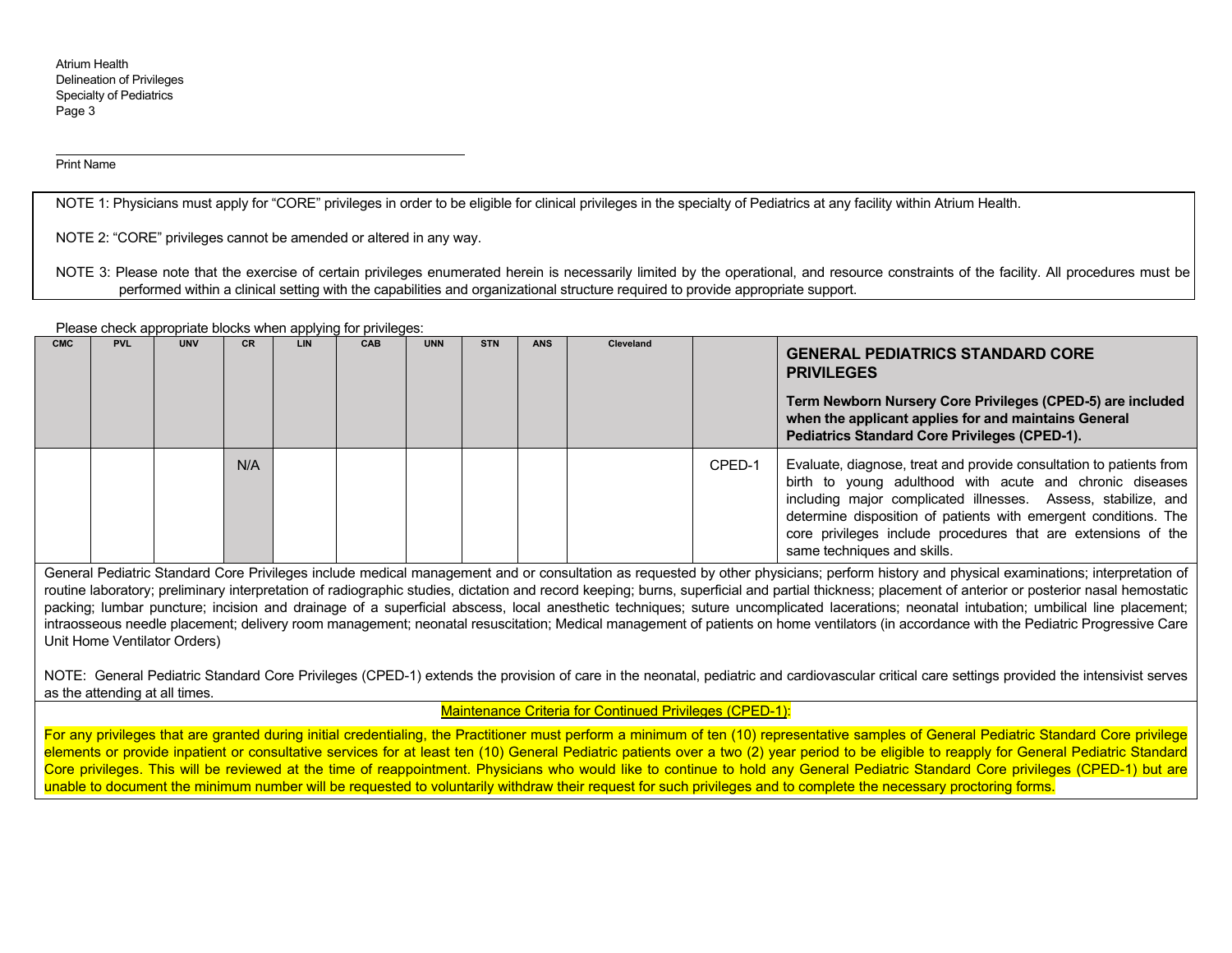Print Name

# SPECIAL PRIVILEGES WITH QUALIFICATIONS AND/OR SPECIFIC CRITERIA - PROVIDE THE NUMBER OF PROCEDURES PERFORMED WITHIN THE PAST TWO YEARS **AND FACILITY WHERE THE PROCEDURES WERE PERFORMED.**

Please check appropriate blocks when applying for privileges:

| <b>CMC</b> | <b>PVL</b> | <b>UNV</b> | <b>CR</b> | LIN | .<br>CAB | <b>UNN</b> | <b>STN</b> | <b>ANS</b> | <b>CLE</b> |             | <b>PEDIATRICS SPECIAL PRIVILEGES</b><br>Must apply for and maintain General Pediatrics Standard Core<br>Privileges (CPED-1) |    | <b>Number</b><br>Performed<br><b>Within The</b><br>Past 2<br>Years | Location |
|------------|------------|------------|-----------|-----|----------|------------|------------|------------|------------|-------------|-----------------------------------------------------------------------------------------------------------------------------|----|--------------------------------------------------------------------|----------|
|            |            |            | N/A       |     |          |            |            |            |            | $CPED-1(a)$ | Perform simple skin biopsy or<br>excision                                                                                   |    |                                                                    |          |
|            |            |            | N/A       |     |          |            |            |            |            | $CPED-1(b)$ | <b>PICC Lines</b>                                                                                                           | 10 |                                                                    |          |

# **Maintenance Criteria for Continued Special Privileges (CPED-1a and 1b):**

The Physician must submit at least two (2) cases, for each special privilege held, over the past two (2) years based on acceptable results of ongoing professional practice evaluation and outcomes to reapply for special privileges. This will be reviewed at the time of reappointment. Physicians who would like to continue to hold any special privilege but are unable to document the minimal number will be requested to voluntarily withdraw their request for such privileges and to complete the necessary proctoring forms.

| <b>CMC</b> | <b>PVL</b> | <b>UNV</b> | CR. | <b>LIN</b> | <b>CAB</b> | <b>UNN</b> | <b>STN</b> | <b>ANS</b> | Cleveland |        | <b>CORE PEDIATRICS PRIVILEGES - REHABILITATION</b><br><b>HOSPITAL SETTING ONLY</b>                                                                                                                                  |
|------------|------------|------------|-----|------------|------------|------------|------------|------------|-----------|--------|---------------------------------------------------------------------------------------------------------------------------------------------------------------------------------------------------------------------|
| N/A        | N/A        | N/A        |     | N/A        | N/A        | N/A        | N/A        | N/A        | N/A       | CPED-2 | Privileges include evaluation and management, as well as<br>procedures approved for performance within the acute<br>rehabilitation setting, in conjunction with the comprehensive<br>rehabilitation treatment plan. |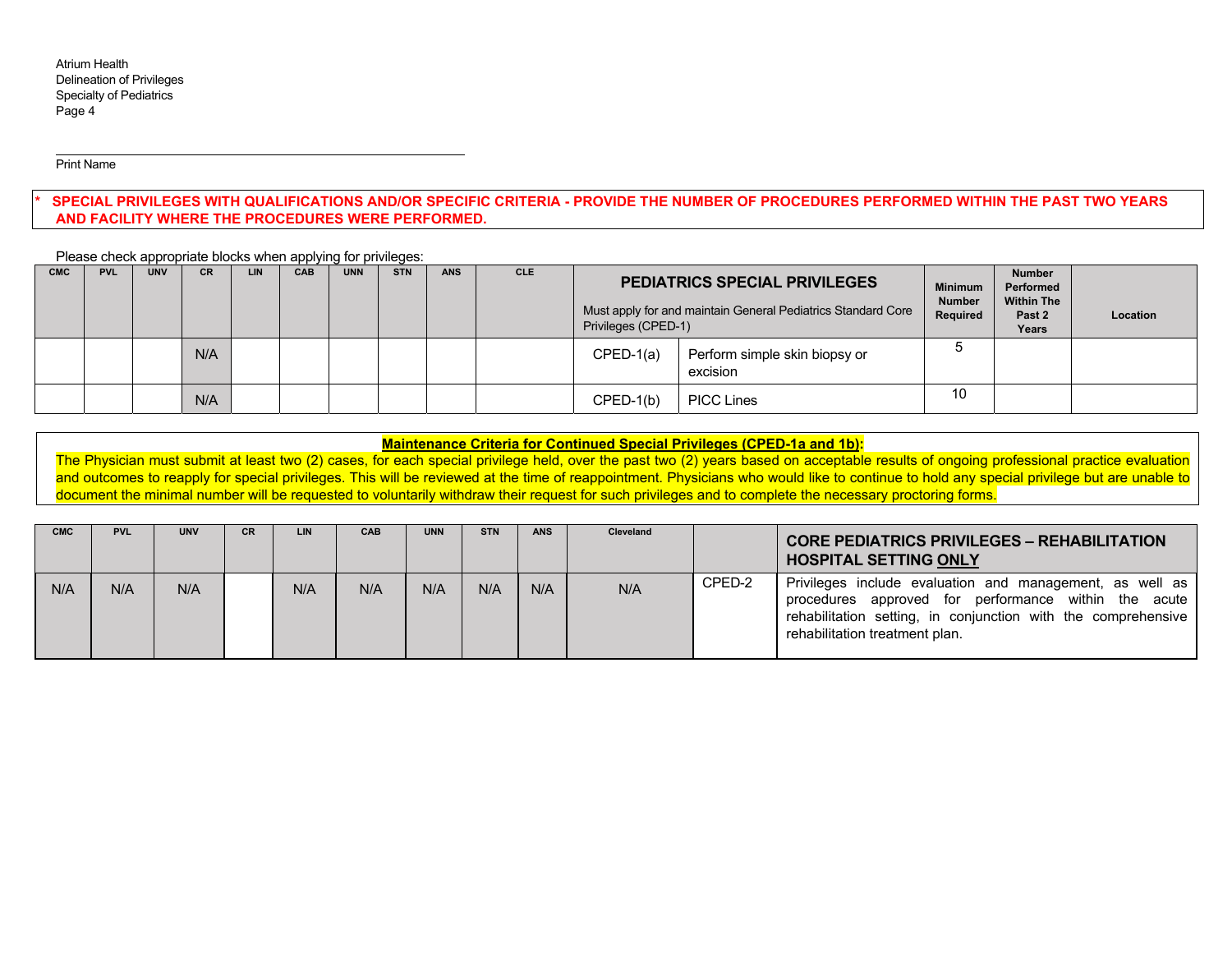Print Name

### **CPED-3 PEDIATRIC CRITICAL CARE MEDICINE CORE PRIVILEGES:**

In order to apply for these privileges the applicant must provide documentation of the following:

- $\Box$  If the applicant is not currently subspecialty certified in Critical Care Medicine by the American Board of Medical Specialties (ABMS) or the American Osteopathic Association (AOA) the applicant must:
- 1. Provide documentation of certification in Pediatrics; **AND**
- 2. Provide documentation of successful completion of a three (3) year ACGME or AOA accredited Critical Care Medicine Fellowship training program, within the past five (5) years; **AND**
- 3. Verification from the fellowship program director that the Applicant successfully completed the program. Experience must include evidence of current clinical competence during the past two (2) years. The Applicant has the burden of producing information deemed adequate by the Hospital for a proper evaluation of current competence, and other qualifications and for resolving any doubts.

**OR**

- $\Box$  If the applicant is currently subspecialty certified in Pediatric Critical Care Medicine by the American Board of Medical Specialties (ABMS), the applicant must:
- 1. Provide documentation of subspecialty certification in Pediatric Critical Care Medicine from the American Board of Medical Specialties (ABMS) or the American Osteopathic Association (AOA); **AND**
- 2. Verification from the Department Chief where the Applicant most recently practiced documenting that the Applicant has provided inpatient critical care or consultative services for at least sixty (60) patients during the past two (2) years. The Applicant has the burden of producing information deemed adequate by the Hospital for a proper evaluation of current competence, and other qualifications and for resolving any doubts.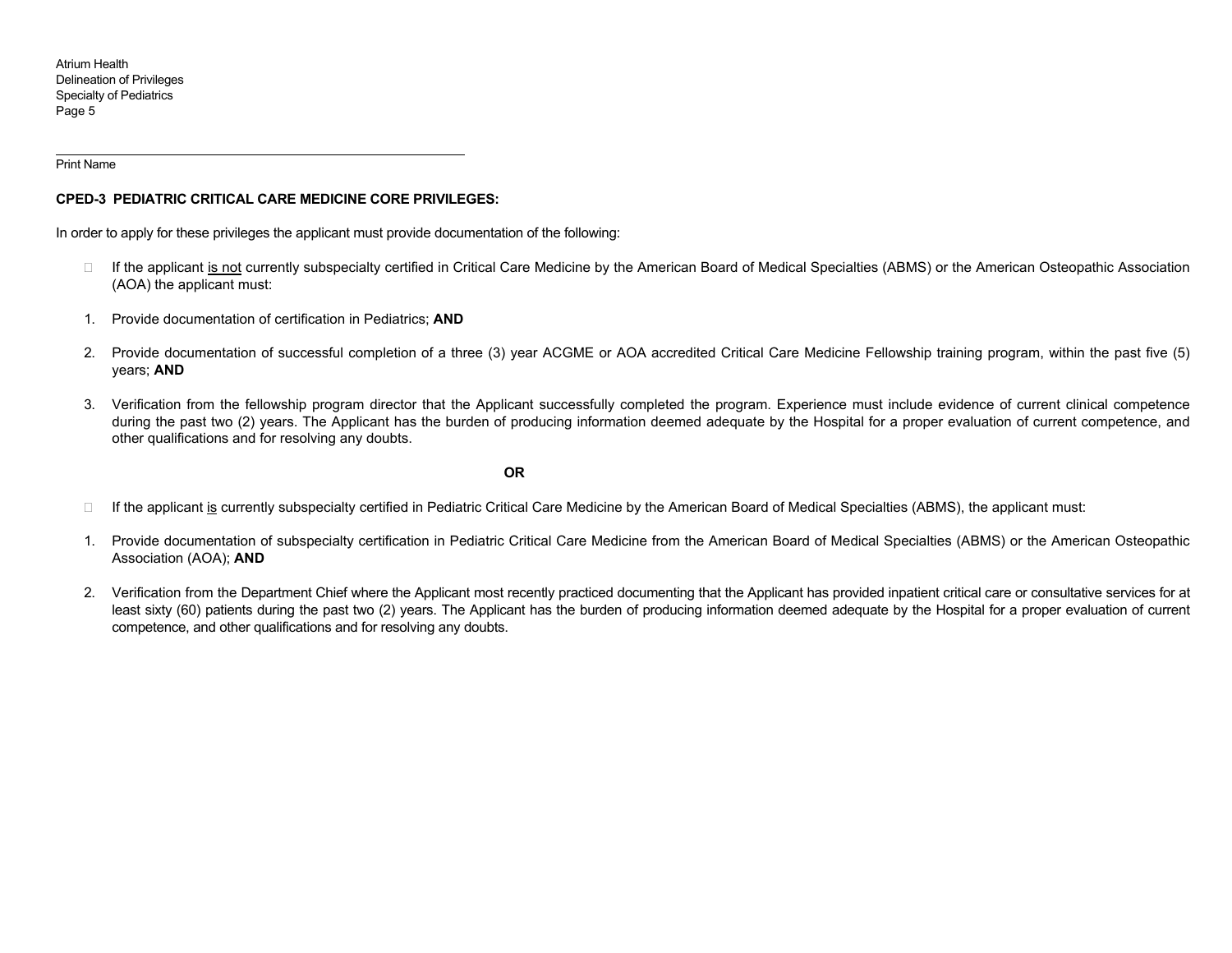#### Print Name

| <b>CMC</b> | <b>PVL</b> | <b>UNV</b> | <b>CR</b> | LIN | <b>CAB</b> | <b>UNN</b> | <b>STN</b> | <b>ANS</b> | <b>Cleveland</b> |        | <b>PEDIATRIC CRITICAL CARE MEDICINE CORE</b><br><b>PRIVILEGES</b>                                                                                                                                                                                                                                                                                                            |
|------------|------------|------------|-----------|-----|------------|------------|------------|------------|------------------|--------|------------------------------------------------------------------------------------------------------------------------------------------------------------------------------------------------------------------------------------------------------------------------------------------------------------------------------------------------------------------------------|
|            | N/A        | N/A        | N/A       | N/A |            | N/A        | N/A        | N/A        | N/A              | CPED-3 | Privileges to evaluate, diagnose, and provide treatment to<br>critically ill patients, children from the term or near-term neonate to<br>the adolescent, (inclusive of neurological or postneurosurgical,<br>postsurgical, postcardiac/thoracic surgical care) in the ICU with<br>multiple organ dysfunction and in need of critical care for life<br>threatening disorders. |

NOTE: Privileges include but not limited to evaluation and management of life-threatening disorders or iniuries in intensive care units including but not limited to shock, coma, and elevated ICP; seizures; infections; acute and chronic renal failure, acute endocrine electrolyte emergencies, including DKA; non-kenotic hyperosmolar coma; thyrotoxicosis; SIADH; DI; adrenal insufficiency; systemic sepsis; heart failure; trauma; acute and chronic respiratory failure; drug overdoses; massive bleeding; CNS dysfunction, including cerebral resuscitation; diabetic acidosis; and kidney failure; airway maintenance; elective endotracheal intubation under local anesthesia or \*\*\*moderate sedation; maintain Advanced Cardiopulmonary Resuscitation Certification; calculation of oxygen content, intrapulmonary shunt and alveolar arterial gradients; cardiac output determinations by thermo dilution and other techniques; cardio version; establishment and maintenance of open airway in non-intubated, unconscious, paralyzed patients; evaluation of oliguria; insertion and management of chest tubes, insertion of central venous, arterial and pulmonary artery balloon flotation catheters, interpretation of antibiotic levels, and sensitivities; intracranial pressure monitoring; maintenance of circulation with arterial puncture and blood sampling; management of anaphylaxis and acute allergic reactions; management of massive transfusions; management of pneumothorax (needle insertion and drainage systems); management of immunosuppressed patient, management of renal and hepatic failure, poisoning; monitoring and assessment of metabolism and nutrition; percutaneous needle aspiration, percutaneous tracheostomy/cricothyrotomy tube placement (seldinger technique); pericardiocentesis or tube placement, peritoneal dialysis, peritoneal lavage; pharmacokinetics; placement of arterial, central venous, and pulmonary artery balloon flotation catheters, pressure-, volume-, time-, and flow-cycled mechanical ventilation, use of reservoir masks and continuous positive airway pressure masks for delivery of supplemental oxygen, humidifiers, nebulizers, and incentive spirometry, ventilator management, including experience with various modes, perform history and physical exams; (FAST) Confirmation of traumatic free intraperitoneal and intrathoracic fluid by Focused Assessment with Sonography for Trauma (FAST) exam; Basic Resuscitation Cardiac Ultrasound (Pericardial Effusion and Cardiac Activity) and Advanced Emergency Cardiac Ultrasound (Right Ventricle Dilation and Global Left Ventricle Function); and Emergency Ultrasound (Soft-Tissue Infection and Musculoskeletal). \*\*\*Pediatric Critical Care Physicians function in accordance with the Moderate and Deep Sedation in Adult and Pediatric Patients for Critical Care Providers Policy.

**Maintenance Criteria for Continued Pediatric Critical Care Medicine Core (CPED-3) Privileges:** 

The Physician must submit a minimum of fifty (50) inpatient and/or consultative services over the past two (2) years based on acceptable results of ongoing professional practice evaluation and outcomes to reapply for special privileges. This will be reviewed at the time of reappointment. Physicians who would like to continue to hold any special privileges but are unable to document the minimal number will be requested to voluntarily withdraw their request for such privileges and to complete the necessary proctoring forms.

*\*\*\* Note: Pediatric Critical Care Physicians function in accordance with the Moderate Sedation Policy and Delineation of Privileges form.*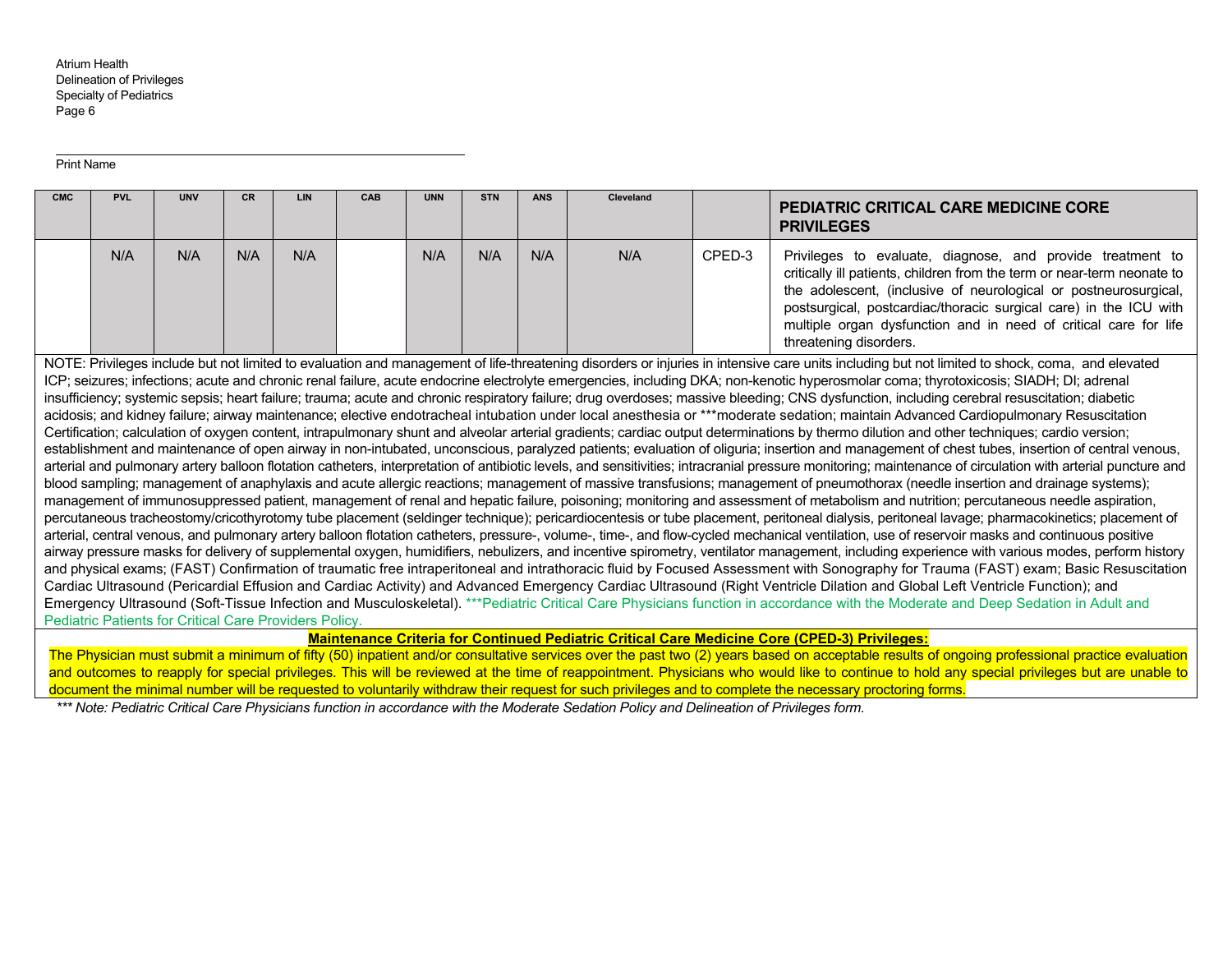Print Name

# **\* SPECIAL PRIVILEGES WITH QUALIFICATIONS AND/OR SPECIFIC CRITERIA - PROVIDE THE NUMBER OF PROCEDURES PERFORMED WITHIN THE PAST TWO YEARS AND FACILITY WHERE THE PROCEDURES WERE PERFORMED.**

| <b>CMC</b> | <b>PVL</b> | <b>UNV</b> | CR  | <b>LIN</b> | <b>CAB</b> | <b>UNN</b> | <b>STN</b> | <b>ANS</b> | <b>CLE</b> | <b>SPECIAL PRIVILEGES</b><br>Core Privileges (CPED-3)                | Must apply for and maintain Pediatric Critical Care Medicine | <b>Minimum</b><br><b>Number</b><br>Required | <b>Number</b><br>Performed<br><b>Within The</b><br>Past 2<br>Years | Location |
|------------|------------|------------|-----|------------|------------|------------|------------|------------|------------|----------------------------------------------------------------------|--------------------------------------------------------------|---------------------------------------------|--------------------------------------------------------------------|----------|
|            | N/A        | N/A        | N/A | N/A        | N/A        | N/A        | N/A        | N/A        | N/A        | $CPED-3(a)*$                                                         | b                                                            |                                             |                                                                    |          |
|            | N/A        | N/A        | N/A | N/A        | N/A        | N/A        | N/A        | N/A        | N/A        | <b>Extracorporeal Membrane</b><br>$CPED-3(b)*$<br>Oxygenation (ECMO) |                                                              |                                             |                                                                    |          |
|            | N/A        | N/A        | N/A | N/A        | N/A        | N/A        | N/A        | N/A        | N/A        | <b>Exchange Transfusion</b><br>$CPED-3(c)*$                          |                                                              | h                                           |                                                                    |          |
|            | N/A        | N/A        | N/A | N/A        | N/A        | N/A        | N/A        | N/A        | N/A        | $CPED-3(d)^*$<br>Flexible Bronchoscopy                               |                                                              | 10                                          |                                                                    |          |

**Maintenance Criteria for Continued Special Privileges (CPED-3):** 

The Physician must submit at least two (2) cases, for each special privilege held, over the past two (2) years based on acceptable results of ongoing professional practice evaluation and outcomes to reapply for special privileges. This will be reviewed at the time of reappointment. Physicians who would like to continue to hold any special privilege but are unable to document the minimal number will be requested to voluntarily withdraw their request for such privileges and to complete the necessary proctoring forms.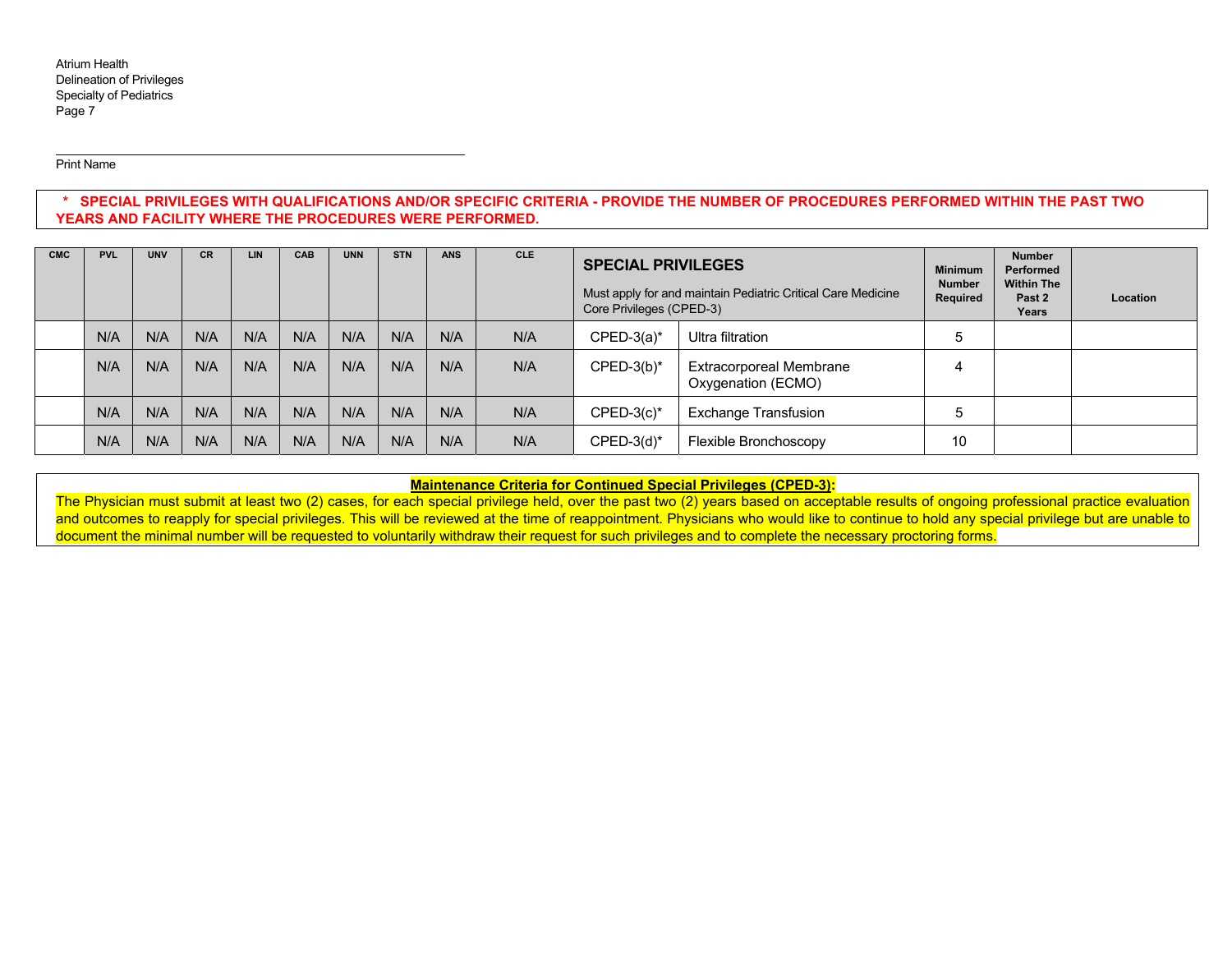Print Name

| <b>CMC</b> | <b>PVL</b>                                                                                                                                                                                                                                                                                                                                                                                                        | <b>UNV</b> | CR  | <b>LIN</b> | <b>CAB</b> | <b>UNN</b> | <b>STN</b> | <b>ANS</b> | Cleveland |        | <b>GENERAL PEDIATRICS - OUTPATIENT CORE</b><br><b>PRIVILEGES</b>                                                                                                                                                                                                                                                                                                                                                                           |  |  |  |  |  |
|------------|-------------------------------------------------------------------------------------------------------------------------------------------------------------------------------------------------------------------------------------------------------------------------------------------------------------------------------------------------------------------------------------------------------------------|------------|-----|------------|------------|------------|------------|------------|-----------|--------|--------------------------------------------------------------------------------------------------------------------------------------------------------------------------------------------------------------------------------------------------------------------------------------------------------------------------------------------------------------------------------------------------------------------------------------------|--|--|--|--|--|
|            | N/A                                                                                                                                                                                                                                                                                                                                                                                                               | N/A        | N/A |            |            |            |            |            |           | CPED-4 | Privileges to provide medical services and participate in the<br>teaching activities involving the care of outpatients in the<br>Department of Pediatrics, and the hospital clinics that are on the<br>hospital license, when their participation is requested by the<br>respective Chief or designee of the Department.<br>These privileges shall include management of clinical problems<br>which fall within the purview of Pediatrics. |  |  |  |  |  |
|            | <b>Maintenance Criteria for Continued Privileges (CPED-4)</b>                                                                                                                                                                                                                                                                                                                                                     |            |     |            |            |            |            |            |           |        |                                                                                                                                                                                                                                                                                                                                                                                                                                            |  |  |  |  |  |
|            | For any privileges that are granted during initial credentialing the Appointee must provide the following at the time of reappointment:<br>1. Provide documentation from the Practitioners outpatient practice setting to include a minimum of ten (10) representative samples of General Pediatrics in lieu of hospital data.<br>These must be cases that you have managed in the most recent two (2) years; AND |            |     |            |            |            |            |            |           |        |                                                                                                                                                                                                                                                                                                                                                                                                                                            |  |  |  |  |  |
|            |                                                                                                                                                                                                                                                                                                                                                                                                                   |            |     |            |            |            |            |            |           |        |                                                                                                                                                                                                                                                                                                                                                                                                                                            |  |  |  |  |  |

2. Submission of a Peer Review Evaluation Form completed by one of the Applicant's peers that refers patients to Appointee.

| <b>CMC</b> | <b>PVL</b> | <b>UNV</b> | CR. | <b>LIN</b> | <b>CAB</b> | <b>UNN</b> | <b>STN</b> | <b>ANS</b> | Cleveland |              | <b>GENERAL PEDIATRICS - OUTPATIENT SPECIAL</b><br><b>PRIVILEGE(S)</b> |
|------------|------------|------------|-----|------------|------------|------------|------------|------------|-----------|--------------|-----------------------------------------------------------------------|
|            | N/A        | N/A        | N/A |            |            |            |            |            | N/A       | $CPED-4(a)*$ | Intrauterine Device (IUD) insertion and removal                       |
|            | N/A        | N/A        | N/A |            |            |            |            |            | N/A       | $CPED-4(b)*$ | Long Acting Subdermal Contraception insertion and removal             |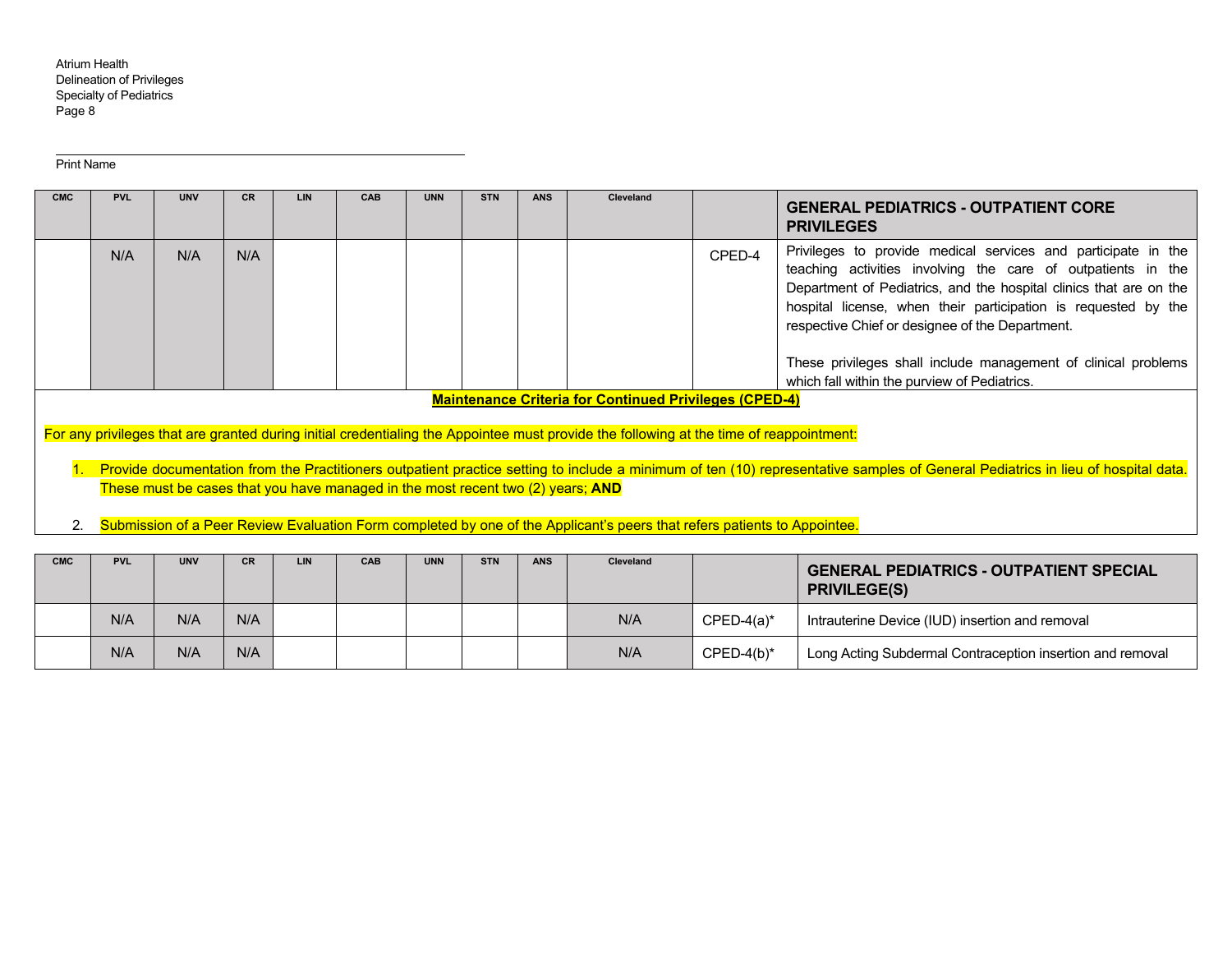Print Name

| <b>CMC</b> | <b>PVL</b>                                                                                                                                                                     | <b>UNV</b>                                                                  | <b>CR</b> | <b>LIN</b> | <b>CAB</b> | <b>UNN</b> | <b>STN</b> | <b>ANS</b> | Cleveland                                                     |        | <b>TERM NEWBORN NURSERY CORE PRIVILEGES</b>                                                                                                                                                   |  |  |  |  |  |
|------------|--------------------------------------------------------------------------------------------------------------------------------------------------------------------------------|-----------------------------------------------------------------------------|-----------|------------|------------|------------|------------|------------|---------------------------------------------------------------|--------|-----------------------------------------------------------------------------------------------------------------------------------------------------------------------------------------------|--|--|--|--|--|
|            |                                                                                                                                                                                |                                                                             |           |            |            |            |            |            |                                                               |        |                                                                                                                                                                                               |  |  |  |  |  |
|            |                                                                                                                                                                                |                                                                             | N/A       |            |            |            |            |            |                                                               | CPED-5 | Privileges to provide medical services and participate in the care of                                                                                                                         |  |  |  |  |  |
|            |                                                                                                                                                                                |                                                                             |           |            |            |            |            |            | newborns in the term newborn nursery.                         |        |                                                                                                                                                                                               |  |  |  |  |  |
|            | These privileges shall include evaluation and management of                                                                                                                    |                                                                             |           |            |            |            |            |            |                                                               |        |                                                                                                                                                                                               |  |  |  |  |  |
|            |                                                                                                                                                                                |                                                                             |           |            |            |            |            |            |                                                               |        | clinical problems which fall within the purview of Pediatrics to                                                                                                                              |  |  |  |  |  |
|            |                                                                                                                                                                                |                                                                             |           |            |            |            |            |            |                                                               |        | include extra digit removal.                                                                                                                                                                  |  |  |  |  |  |
|            |                                                                                                                                                                                |                                                                             |           |            |            |            |            |            | <b>Maintenance Criteria for Continued Privileges (CPED-5)</b> |        |                                                                                                                                                                                               |  |  |  |  |  |
|            |                                                                                                                                                                                |                                                                             |           |            |            |            |            |            |                                                               |        | For any privileges that are granted during initial credentialing, the Practitioner must perform a minimum of ten (10) Term Newborn Nursery Core privilege elements or provided inpatient      |  |  |  |  |  |
|            |                                                                                                                                                                                |                                                                             |           |            |            |            |            |            |                                                               |        | or consultative services for at least ten (10) patients over a two (2) year period to be eligible to reapply for (CPED-5). This will be reviewed at the time of reappointment. Physicians who |  |  |  |  |  |
|            | would like to continue to hold any (CPED-5) Term Newborn Nursery Core privileges but are unable to document the minimal number will be requested to voluntarily withdraw their |                                                                             |           |            |            |            |            |            |                                                               |        |                                                                                                                                                                                               |  |  |  |  |  |
|            |                                                                                                                                                                                | request for such privileges and to complete the necessary proctoring forms. |           |            |            |            |            |            |                                                               |        |                                                                                                                                                                                               |  |  |  |  |  |

| <b>CMC</b> | <b>PVL</b> | <b>UNV</b> | CR  | <b>LIN</b> | CAB | <b>UNN</b> | <b>STN</b> | <b>ANS</b> | <b>CLE</b> |                              | <b>PEDIATRICS SPECIAL PRIVILEGES</b><br>Must apply for and maintain Term Newborn Nursery Core<br>Privileges (CPED-5) |   |  | Location |
|------------|------------|------------|-----|------------|-----|------------|------------|------------|------------|------------------------------|----------------------------------------------------------------------------------------------------------------------|---|--|----------|
|            |            |            | N/A |            |     |            |            |            |            | $CPED-5(a)$<br>Circumcisions |                                                                                                                      | ີ |  |          |
|            |            |            | N/A |            |     |            |            |            |            | $CPED-5(b)$<br>Frenotomy     |                                                                                                                      | ີ |  |          |

# **Maintenance Criteria for Continued Special Privileges (CPED-5):**

The Physician must submit at least two (2) cases, for each special privilege held, over the past two (2) years based on acceptable results of ongoing professional practice evaluation and outcomes to reapply for special privileges. This will be reviewed at the time of reappointment. Physicians who would like to continue to hold any special privilege but are unable to document the minimal number will be requested to voluntarily withdraw their request for such privileges and to complete the necessary proctoring forms.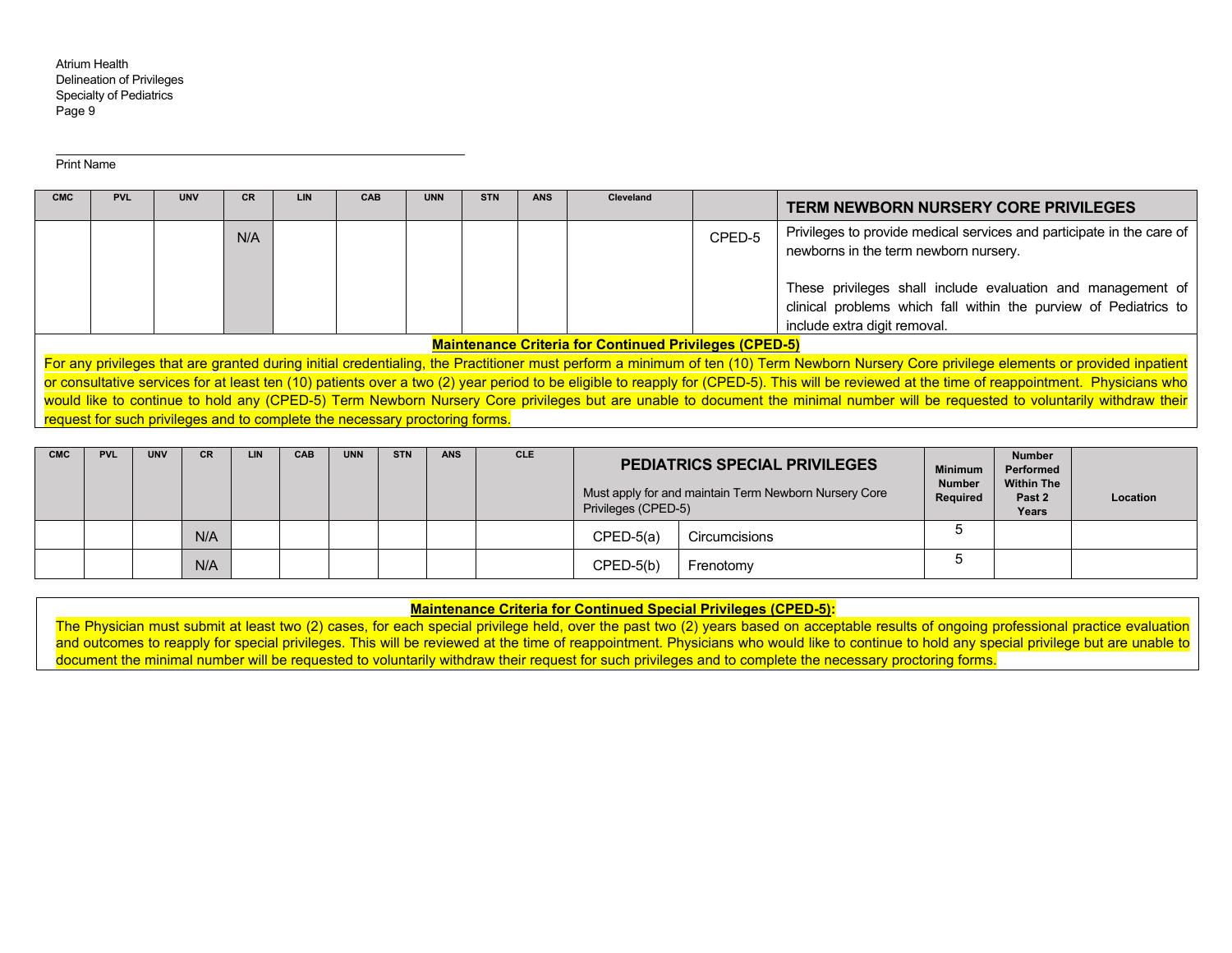# **CPED-6 PEDIATRIC EMERGENCY MEDICINE CORE PRIVILEGES:**

In order to apply for these privileges, the applicant must provide documentation of the following:

- 1. Provide documentation of successful completion of an ACGME or AOA accredited residency in Pediatrics and/or Emergency Medicine within the past five years; **OR**
- 1. Provide documentation of successful completion of an ACGME accredited residency in Pediatrics or Emergency Medicine **and** documentation of maintenance of certification in Pediatric Emergency Medicine; **OR**
- 1. Provide documentation of successful completion of an ACGME or AOA accredited combined Residency in Pediatric and Emergency Medicine with maintenance of certification in both specialties.

| <b>CMC</b> | <b>PVL</b> | <b>LINV</b> | <b>CR</b> | <b>LIN</b> | <b>CAB</b> | <b>UNN</b> | <b>STN</b> | <b>ANS</b> | Cleveland |        | <b>PEDIATRIC EMERGENCY MEDICINE CORE</b><br><b>PRIVILEGES</b>                                                                                                                                                                                                                                                                                                                                          |  |
|------------|------------|-------------|-----------|------------|------------|------------|------------|------------|-----------|--------|--------------------------------------------------------------------------------------------------------------------------------------------------------------------------------------------------------------------------------------------------------------------------------------------------------------------------------------------------------------------------------------------------------|--|
|            | N/A        |             | N/A       | N/A        | N/A        | N/A        | N/A        | N/A        | N/A       | CPED-6 | Privileges to assess, evaluate, diagnose and provide initial<br>treatment to pediatric patients in the Emergency Department with<br>any symptom, illness, injury or condition; to provide services<br>necessary to ameliorate minor illnesses or injuries and stabilize<br>patients with major illnesses or injuries; and to assess all patients<br>to determine whether additional care is necessary. |  |
|            |            |             |           |            |            |            |            |            |           |        | PLEASE NOTE - privileges do not include long-term care of<br>patients on an inpatient basis or admitting or performing<br>scheduled elective procedures with the exception of procedures<br>performed during routine Emergency Department follow-up visits.                                                                                                                                            |  |

NOTE: Privileges include but are not limited to abscess incision and drainage, including Bartholin's cyst; Administration of thrombolytic therapy for myocardial infarction, pulmonary embolism, and/or stroke; Anoscopy; Application of splints and plaster fiberglass or similar molds; Arterial puncture and cannulations; Arthrocentesis and joint injection; Regional anesthesia defined as peripheral nerve, field and Bier blocks using local anesthetics for the purpose of providing anesthesia to perform invasive procedures or manage acute pain; Bladder decompression and catheterization techniques; Blood component transfusion therapy; Burn management, including escharotomy; Cannulation, artery and vein; Cardiac pacing, including, but not limited to, external, transthoracic and tranvenous; Cardiac massage, open or closed; Cardioversion (synchronized counter shock); Central venous access (femoral, jugular, peripheral, internal jugular, subclavian, and cutdowns); Cricothyrotomy; Defibrillation (internal or external); Delivery of newborn, emergency; Dislocation/fracture reduction/immobilization techniques; Electrocardiography interpretation; Endotracheal intubation techniques; GI decontamination (emesis, lavage, charcoal); Hernia reduction; Immobilization techniques; Irrigation and management of caustic exposures; Insertion of emergency transvenous pacemaker; Intracardiac injection; Intraosseous infusion; Laryngoscopy, direct and indirect; Lumbar puncture; Management of epistaxis; Nail trephine techniques; Nasal cautery/packing; Nasogastric/orogastric intubation; Ocular tonometry; Oxygen therapy; Paracentesis; Pericardiocentesis, emergency only; Peripheral venous cutdown; Peritoneal lavage or tap; Preliminary interpretation of plain films; Removal of foreign bodies from soft tissues airway, including nose, eye, ear, rectum and vagina; soft instrumentation/ irrigation, skin, or subcutaneous tissue; Removal of IUD; Repair of lacerations; Resuscitation, all ages; Slit lamp used for ocular exam, removal of corneal foreign body; Splint or cast application after reduction of fracture or dislocation; Spine immobilization; Thoracentesis;, Thoracostomy tube or catheter insertion; Thoracotomy, open for patients in extremis; use of manual and mechanical ventilators and resuscitators; wound debridement and repair; moderate and deep sedation in accordance to sedation policy; Confirmation of intrauterine pregnancy by pelvic ultrasound; (FAST) Confirmation of traumatic free intraperitoneal and intrathoracic fluid by Focused Assessment with Sonography for Trauma (FAST) exam; (AAA) Confirmation of presence of abdominal aortic aneurysm by focused abdominal sonography; Basic Resuscitation Cardiac Ultrasound (Pericardial Effusion and Cardiac Activity) and Advanced Emergency Cardiac Ultrasound (Right Ventricle Dilation and Global Left Ventricle Function); Emergency Ultrasound (Ocular for use in evaluation of Intraocular Pathology excluding Optic Nerve Measurements); Emergency Ultrasound (Soft-Tissue Infection and Musculoskeletal).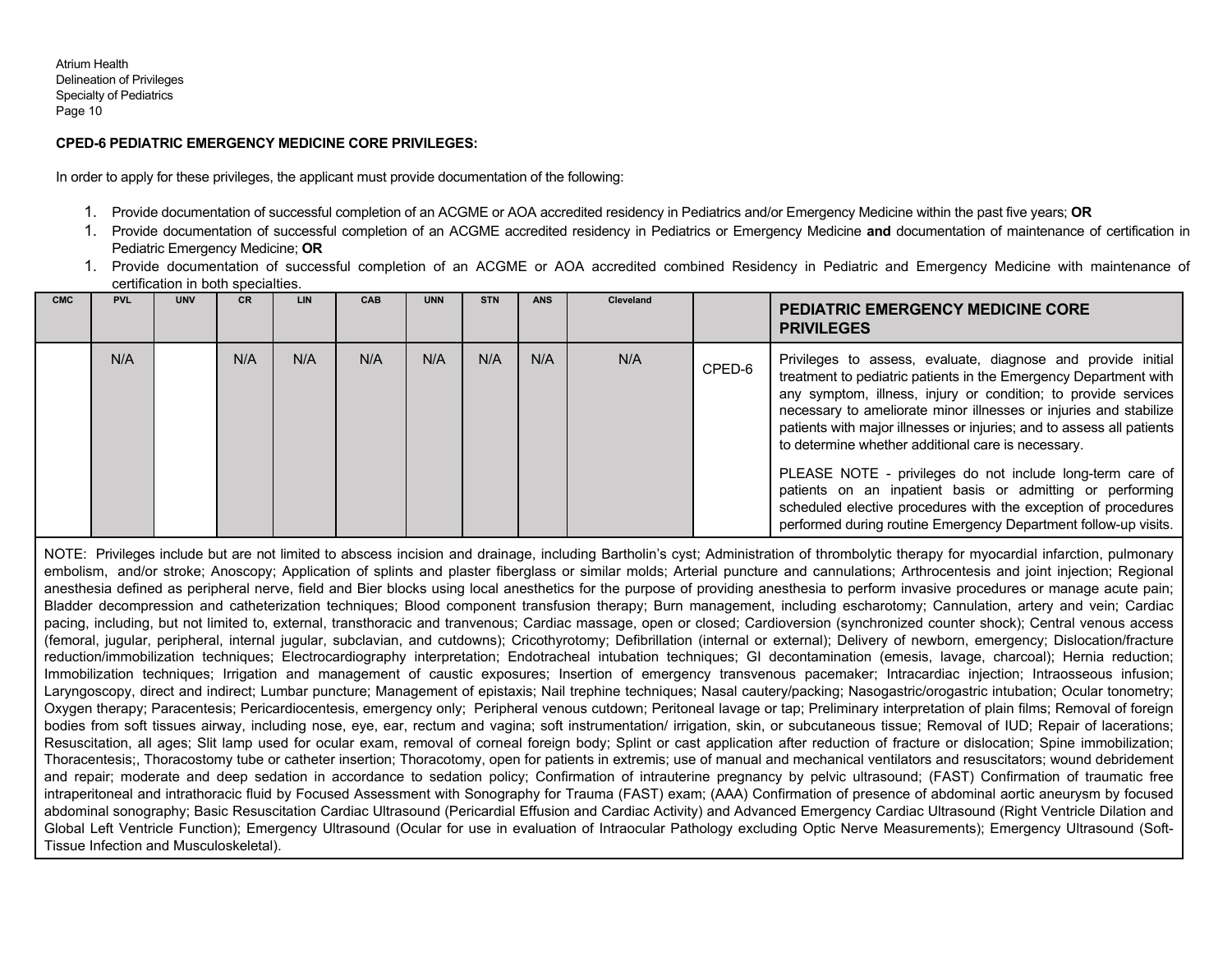#### Print Name

| <b>CMC</b> | <b>PVL</b> | <b>UNV</b> | <b>CR</b> | <b>LIN</b> | CAB     | <b>UNN</b> | <b>STN</b> | <b>ANS</b> | <b>CLE</b> | <b>SPECIAL PRIVILEGES</b><br>Core Privileges (CPED-6)                                         | <b>PEDIATRIC EMERGENCY MEDICINE</b><br>Must apply for and maintain Pediatric Emergency Medicine | <b>Minimum</b><br><b>Number</b><br>Required | <b>Number</b><br>Performed<br><b>Within The</b><br>Past 2<br>Years | <b>Location</b> |
|------------|------------|------------|-----------|------------|---------|------------|------------|------------|------------|-----------------------------------------------------------------------------------------------|-------------------------------------------------------------------------------------------------|---------------------------------------------|--------------------------------------------------------------------|-----------------|
|            | $N/A**$    | $N/A**$    | N/A       | $N/A**$    | $N/A**$ | $N/A**$    | N/A        | $N/A**$    | N/A        | $CPED-6(a)*$<br>Emergency Ultrasound - Biliary<br>(Cholecystitis and Cholelithiasis)          |                                                                                                 | 50                                          |                                                                    |                 |
|            | $N/A**$    | $N/A**$    | N/A       | $N/A**$    | $N/A**$ | $N/A**$    | N/A        | $N/A**$    | N/A        | $CPED-6(b)^*$<br>Emergency Ultrasound - Urinary<br>Tract (Hydronephrosis and bladder<br>size) |                                                                                                 | 50                                          |                                                                    |                 |
|            | $N/A**$    | $N/A**$    | N/A       | $N/A**$    | $N/A**$ | $N/A**$    | N/A        | $N/A**$    | N/A        | Emergency Ultrasound - DVT<br>$CPED-6(c)$ *                                                   |                                                                                                 | 50                                          |                                                                    |                 |
|            | $N/A**$    | $N/A**$    | N/A       | $N/A**$    | $N/A**$ | $N/A**$    | N/A        | $N/A**$    | N/A        | Emergency Ultrasound - Thoracic<br>$CPED-6(d)^*$                                              |                                                                                                 | 25                                          |                                                                    |                 |
|            | $N/A**$    | $N/A**$    | N/A       | $N/A**$    | $N/A**$ | $N/A**$    | N/A        | $N/A**$    | N/A        | Emergency Ultrasound - Bowel<br>$CPED-6(e)^*$                                                 |                                                                                                 | 25                                          |                                                                    |                 |

\*\*Due to contractual restrictions, these privileges cannot be granted at this time.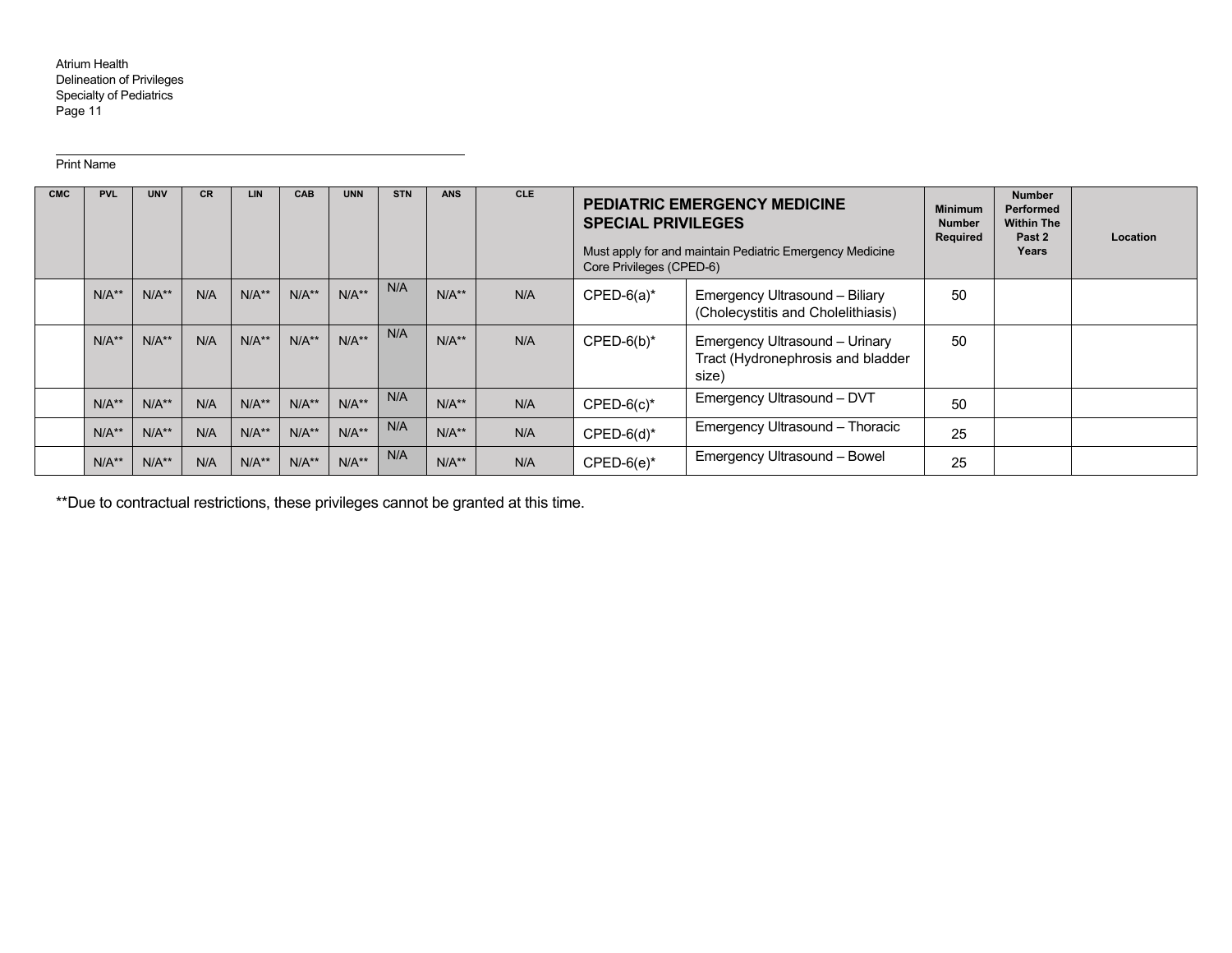# **CPED-7 PEDIATRIC NEONATAL-PERINATAL MEDICINE (NEONATOLOGY) CORE PRIVILEGES:**

In order to apply for these privileges the applicant must provide documentation of the following:

- 1. Have met the training requirements which renders the physician eligible for certification by the American Board of Pediatrics or American Osteopathic Association (AOA) and subspecialty certification in Pediatric Neonatal-Perinatal Medicine; **AND**
- 2. Documentation of the successful completion of an Accreditation Council for Graduate Medical Education (ACGME) or American Osteopathic Association (AOA) accredited fellowship program in Pediatric Neonatal-Perinatal Medicine; **OR**
- 2. Documentation of active practice for at least the past two (2) years in a pediatric critical care setting where the applicant provided pediatric critical care medicine services to at least fifty (50) pediatric patients during that time.

| <b>CMC</b>                                                                                                                                                                                                                                                                                                                                                                                                                                                                                                                           | <b>PVL</b> | <b>UNV</b> | CR. | LIN. | CAB | <b>UNN</b> | <b>STN</b> | <b>ANS</b> | Cleveland |        | PEDIATRIC NEONATAL-PERINATAL MEDICINE<br>(NEONATOLOGY) CORE PRIVILEGES<br>Term Newborn Nursery Core Privileges (CPED-5) are included<br>when the applicant applies for and maintains Pediatric<br>Neonatal-Perinatal Medicine (Neonatology) Core Privileges<br>(CPED-7).                                                                                                                                                                                                        |
|--------------------------------------------------------------------------------------------------------------------------------------------------------------------------------------------------------------------------------------------------------------------------------------------------------------------------------------------------------------------------------------------------------------------------------------------------------------------------------------------------------------------------------------|------------|------------|-----|------|-----|------------|------------|------------|-----------|--------|---------------------------------------------------------------------------------------------------------------------------------------------------------------------------------------------------------------------------------------------------------------------------------------------------------------------------------------------------------------------------------------------------------------------------------------------------------------------------------|
|                                                                                                                                                                                                                                                                                                                                                                                                                                                                                                                                      |            |            | N/A |      |     |            |            |            |           | CPED-7 | Evaluate, diagnose, treat, and provide consultation regarding<br>newborns presenting with severe and complex life-threatening<br>problems such as respiratory failure, shock, congenital<br>abnormalities, and sepsis and provide consultation to mothers with<br>high-risk pregnancies. Assess, stabilize, and determine disposition<br>of patients with emergent conditions. The core privileges include<br>procedures that are extensions of the same techniques and skills. |
| Pediatric Neonatal-Perinatal Medicine/Neonatology Core Privileges include attendance at delivery of high risk newborns; cardiac life support, including emergent cardio version;<br>exchange transfusion; insertion and management of central lines; insertion and management of chest tubes; lumbar puncture; paracentesis, thoracentesis, and pericardiocentesis;<br>infract blirac in distribution caracteristical component distributions in constructed in control of a code and care construction methods. ■1/^ to respect the |            |            |     |      |     |            |            |            |           |        |                                                                                                                                                                                                                                                                                                                                                                                                                                                                                 |

perform history and physical exam; arterial catheterization; peritoneal dialysis with consultation as appropriate; post operative care of newborns; preliminary EKG interpretation; suprapubic bladder tap; umbilical catheterization; and ventilator care of infants beyond emergent stabilization.\*\*\*Pediatric Neonatal-Perinatal Physicians function in accordance with the Moderate and Deep Sedation in Adult and Pediatric Patients for Critical Care Providers Policy.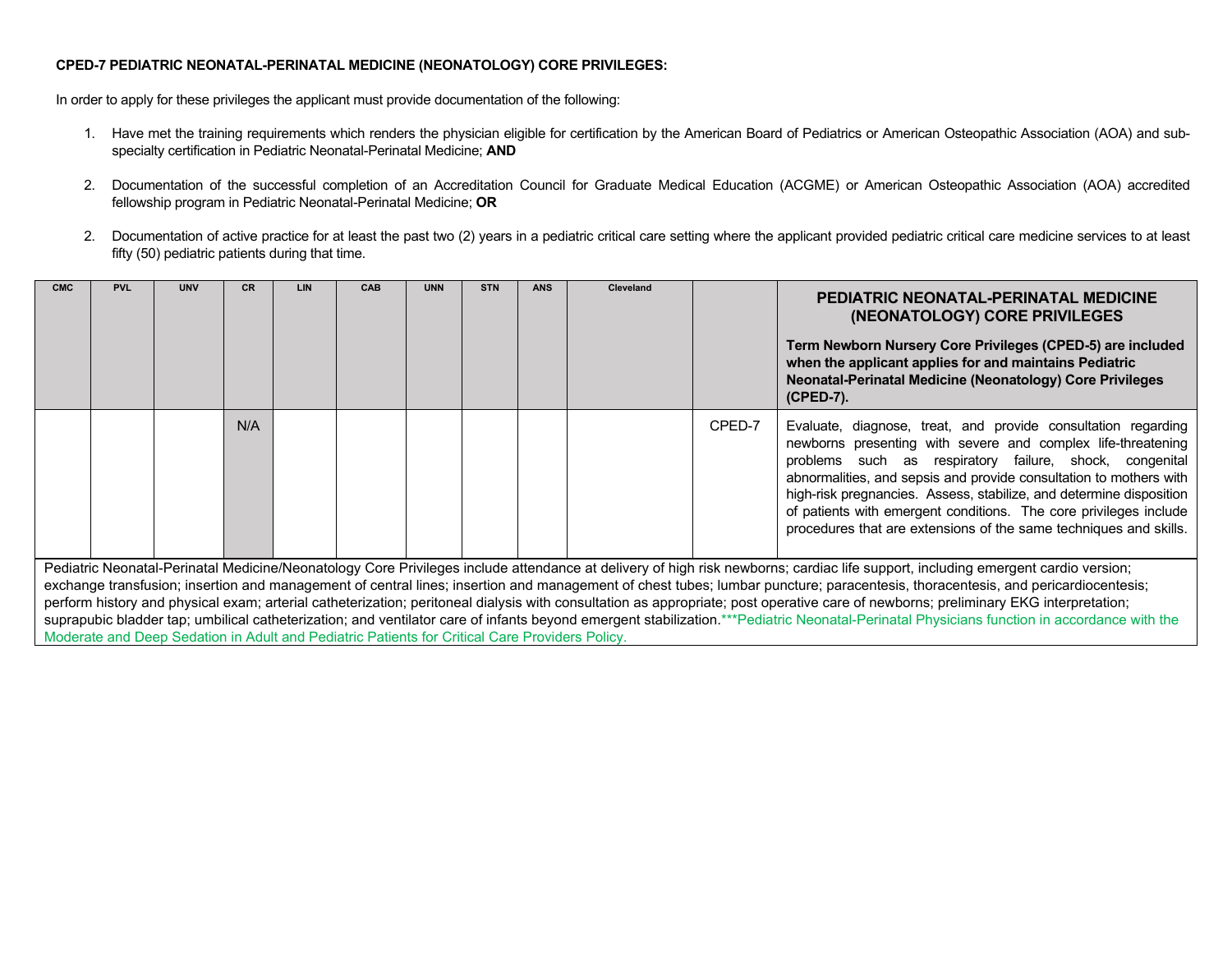Print Name

| <b>CMC</b> | <b>PVL</b> | <b>UNV</b> | <b>CR</b> | <b>LIN</b> | CAB | <b>UNN</b> | <b>STN</b> | <b>ANS</b> | <b>CLE</b> | <b>PROCEDURES</b> | <b>PEDIATRIC NEONATAL-PERINATAL</b><br><b>MEDICINE (NEONATOLOGY) SPECIAL</b><br>Must apply for and maintain Pediatric Neonatal-Perinatal<br>Medicine (Neonatology) Core Privileges (CPED-7) | <b>Minimum</b><br><b>Number</b><br>Required | <b>Number</b><br>Performed<br><b>Within The</b><br>Past 2<br>Years | Location |
|------------|------------|------------|-----------|------------|-----|------------|------------|------------|------------|-------------------|---------------------------------------------------------------------------------------------------------------------------------------------------------------------------------------------|---------------------------------------------|--------------------------------------------------------------------|----------|
|            | N/A        | N/A        | N/A       | N/A        | N/A | N/A        | N/A        | N/A        | N/A        | $CPED-7(a)$       | <b>Extracorporeal Membrane</b><br>Oxygenation (ECMO)                                                                                                                                        |                                             |                                                                    |          |

**Maintenance Criteria for Continued Special Privileges (CPED-7(a)):** 

The Physician must submit at least two (2) cases performed over the past two (2) years based on acceptable results of ongoing professional practice evaluation and outcomes to reapply for special privileges. This will be reviewed at the time of reappointment. Physicians who would like to continue to hold any special privilege but are unable to document the minimal number will be requested to voluntarily withdraw their request for such privileges and to complete the necessary proctoring forms.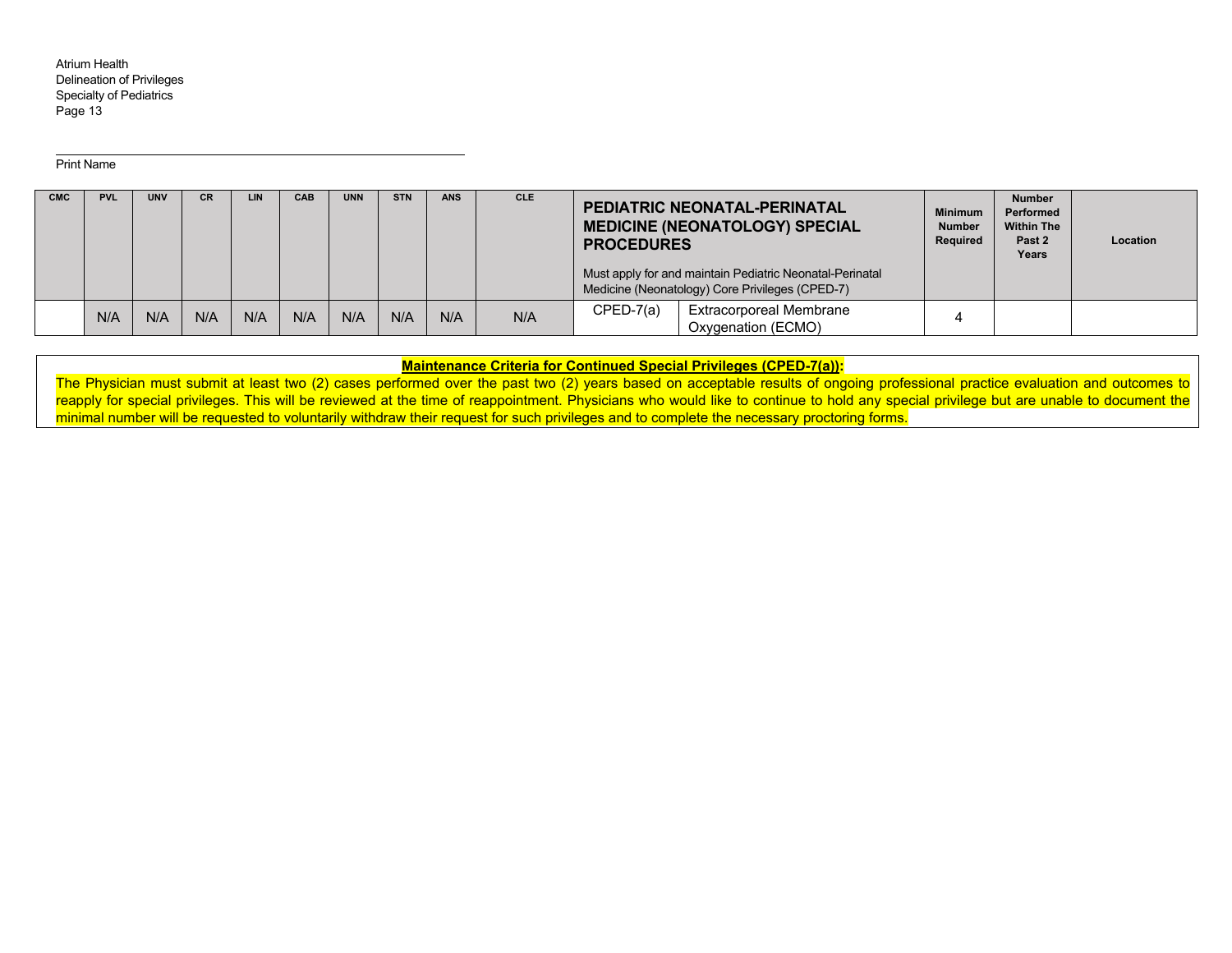Print Name

## **CPED-8 DEVELOPMENTAL AND BEHAVIORAL PEDIATRIC CORE PRIVILEGES:**

In order to apply for these privileges the applicant must provide documentation of the following:

If the applicant is not currently subspecialty certified in Developmental and Behavioral Pediatrics by the American Board of Medical Specialties (ABMS) the applicant must:

- 1. Provide documentation of certification in Pediatrics by the American Board of Medical Specialties (ABMS); **AND**
- 2. Provide documentation of successful completion of an ACGME accredited Developmental and Behavioral Pediatrics Fellowship training program, within the past five (5) years; **AND**
- 3. Verification from the fellowship program director that the Applicant successfully completed the program. Experience must include evidence of current clinical competence during the past two (2) years. The Applicant has the burden of producing information deemed adequate by the Hospital for a proper evaluation of current competence, and other qualifications and for resolving any doubts.

**OR** 

If the applicant is currently subspecialty certified in Developmental and Behavioral Pediatrics by the American Board of Medical Specialties (ABMS), the applicant must:

- 1. Provide documentation of subspecialty certification in Developmental and Behavioral Pediatrics by the American Board of Medical Specialties (ABMS); **AND 2**
- 2. Verification from the Department Chief where the Applicant most recently practiced documenting that the Applicant has provided inpatient or consultative services for at least sixty (60) patients during the past two (2) years. The Applicant has the burden of producing information deemed adequate by the Hospital for a proper evaluation of current competence, and other qualifications and for resolving any doubts.

| <b>CMC</b> | <b>PVL</b> | <b>UNV</b> | CR. | LIN | <b>CAB</b> | <b>UNN</b> | <b>STN</b> | <b>ANS</b> | Cleveland |        | DEVELOPMENTAL AND BEHAVIORAL PEDIATRICS<br><b>CORE PRIVILEGES</b>                                                                                                                                                                                                                                                                                                                                                                         |
|------------|------------|------------|-----|-----|------------|------------|------------|------------|-----------|--------|-------------------------------------------------------------------------------------------------------------------------------------------------------------------------------------------------------------------------------------------------------------------------------------------------------------------------------------------------------------------------------------------------------------------------------------------|
|            | N/A        |            | N/A |     |            |            |            |            |           | CPED-8 | Evaluate, diagnose, treat and provide consultation to patients<br>from infancy through adolescence with developmental delays, or<br>learning disorders including, but not limited to, those associated<br>with visual and hearing impairment, mental retardation, cerebral<br>palsy, spina bifida, autism, ADD, and other chronic neurologic<br>conditions including education of caregivers and interdisciplinary<br>management of care. |

Developmental and Behavioral Pediatrics Core Privileges include assessment of behavioral adjustment and temperament; behavioral screening and surveillance techniques; developmental screening and surveillance techniques; interviewing and assessment of family history and functioning; neurodevelopmental assessment; perform history and physical exam; psychiatric interviewing and diagnosis; understanding of the major diagnostic classification schemas; anticipatory guidance; behavioral treatment methods; developmental interventions; individual and family counseling; and psychopharmacotherapy.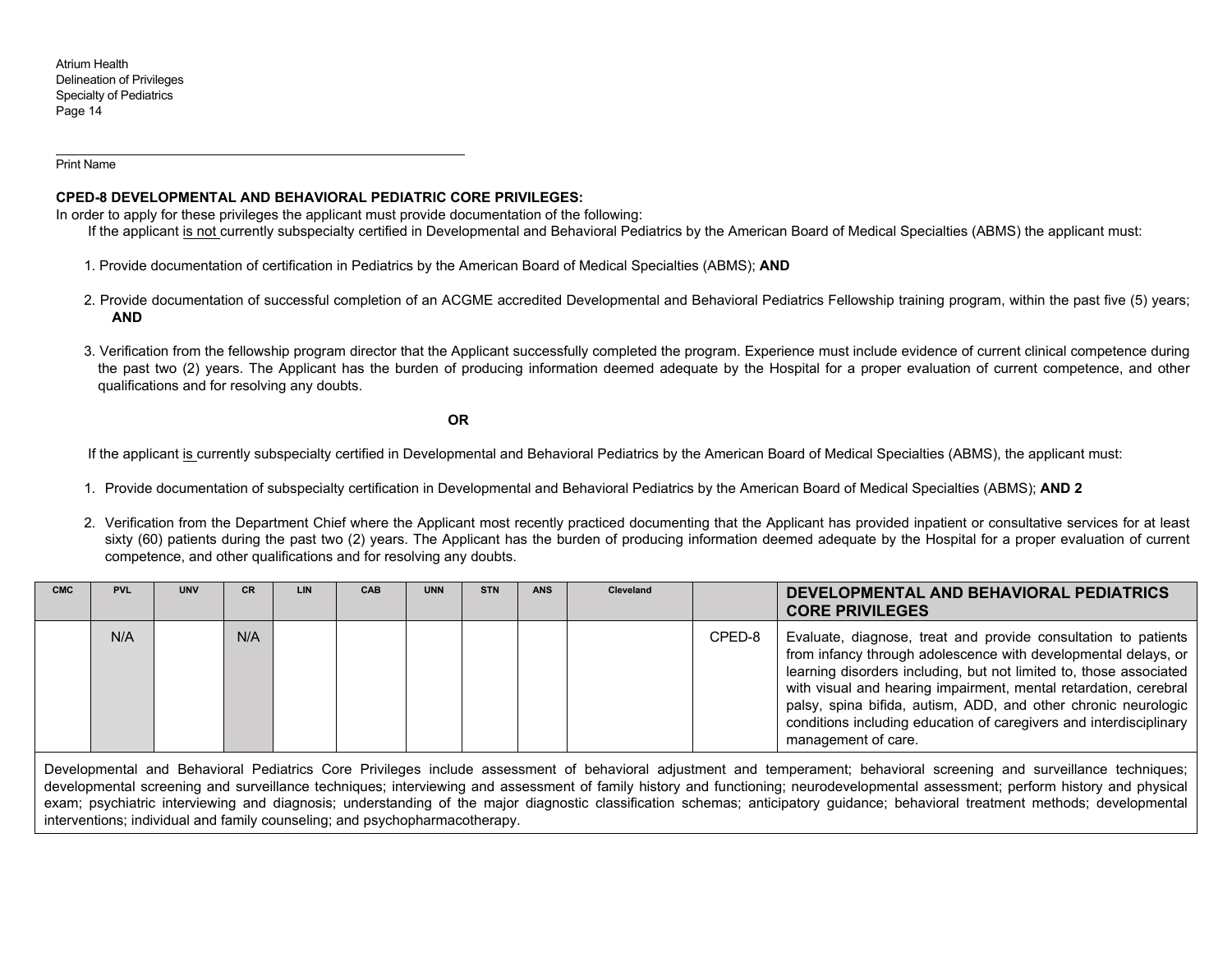## PRIVILEGES REQUESTED BY:

I have requested only those privileges for which by education, training, current experience, and demonstrated performance I am qualified to perform, and that I wish to exercise at Atrium Health and;

I understand that:

- (a) In exercising any clinical privileges granted, I am constrained by hospital and medical staff policies and rules applicable generally and any applicable to the particular situation.
- (b) Any restriction on the clinical privileges granted to me is waived in an emergency situation and in such a situation my actions are governed by the applicable section of the medical staff bylaws or related documents.

I attest that I am not currently a user of illegal drugs or do not currently abuse the use of legal drugs.

I attest that I do not have a physical or mental condition which could affect my motor skills or ability to exercise the clinical privileges requested or that I require an accommodation in order to exercise the privileges requested safely and competently.

Signature of Applicant Date

Print Name

=============================================================================================

Approval by AH Medical Executive Committee: 11/09/2017; 05/17/2018; 11/08/2018; 10/15/2019, 08/19/2021 Approval by the Board of Commissioners: 12/12/2017; 06/12/2018; 12/11/2018; 12/10/2019; 08/24/2021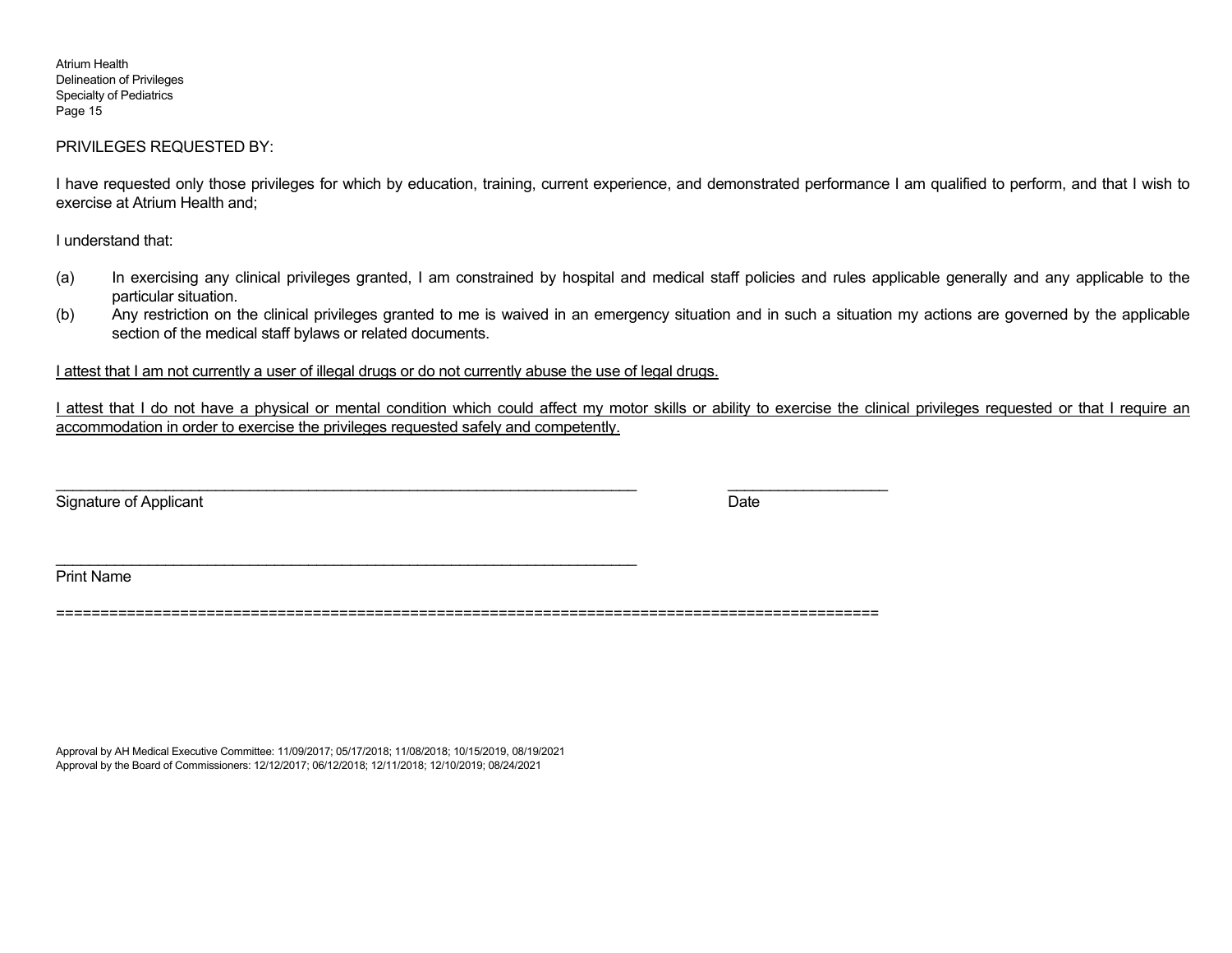# **CPED-3(b) EXTRACORPOREAL MEMBRANE OXYGENATION (ECMO) MANAGEMENT**

**SHORT DEFINITION:** ECMO is the specialized technique of mechanical extracorporeal cardiac and/or respiratory support for patients with life-threatening failure of heart or lung function.

#### **SKILLS AND TRAINING NEEDED:**

1. Provide verification from the fellowship program director that the Applicant has been trained in ECMO and has participated in the management of four (4) cases within the past two (2) years;

**OR** 

- 1. Provide documentation of certification of attendance at an ECMO Management Course indicating the completion of didactic and simulation training exercise within the past two (2) years; **AND**
- 2. Upon documentation of above, the Applicant must complete the Permission to be Proctored Request Form requesting to be proctored for four (4) cases of active ECMO management;

**OR** 

- 1. Provide verification from the Chief/Chairman of the Applicant's Department that the Applicant has performed active ECMO management within the two (2) years; **AND**
- 2. Provide case log documentation of successful active ECMO management of four (4) cases within the past two (2) years.

### **CRITERIA FOR MAINTENANCE OF PRIVILEGES (CPED-3(b)):**

The Physician must provide documentation of ECMO management of two (2) cases over a two (2) year period to be eligible to reapply for ECMO privileges. This will be reviewed at the time of the physician's reappointment. Physicians who would like to continue to hold ECMO privileges but are unable to document the minimal number will be requested to voluntarily withdraw their request for the privilege and submit a Request to Be Proctored Form.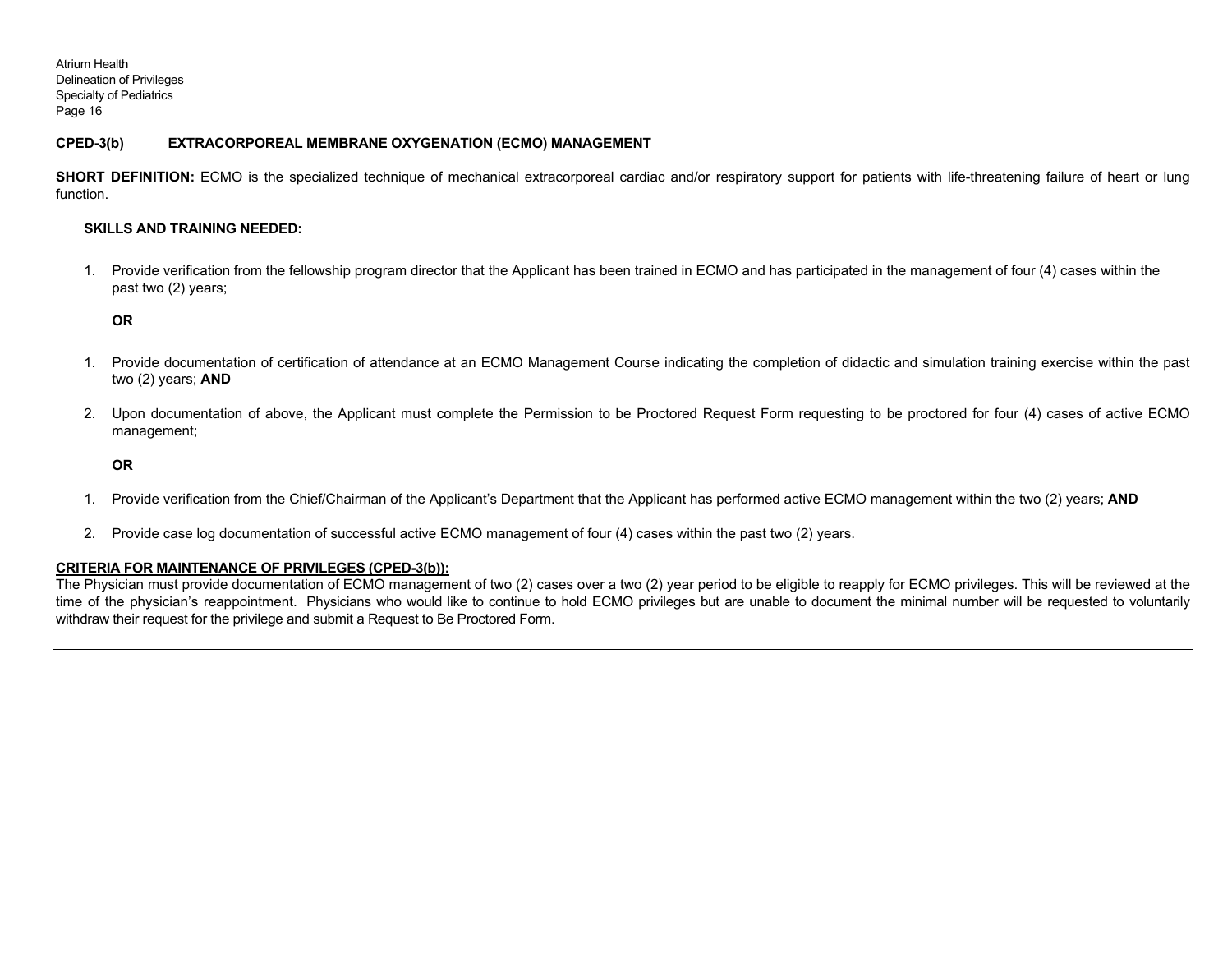# **CPED-4(a): INTRAUTERINE DEVICE (IUD) PLACEMENT AND REMOVAL**

**DEFINITION:** An Intrauterine Device (IUD) is a small T-shaped plastic device that is placed in the uterus to prevent pregnancy. A plastic string is attached to the end to ensure correct placement and for removal. IUDs are an easily reversible form of birth control and can be inserted at any time during the menstrual cycle provided the patient is not pregnant. Before insertion, a bimanual examination and a sounding of the uterus are necessary to determine the uterus position and the depth of the uterine cavity. The IUD is inserted into the uterus according to individual protocols, with the threads cut at a length to allow the patient to check the position of the device.

# **SPECIFIC SKILLS AND TRAINING REQUIRED:**

- 1. Apply for and meet the necessary criteria to be granted privileges for General Pediatrics Outpatient Core privileges (CPED-4); **AND**
- 2. Provide documentation of two (2) IUD Placements and two (2) IUD Removals services in adolescent patients during the past two (2) years; **OR**
- 2. Complete the PERMISSION TO BE PROCTORED REQUEST FORM, requesting to be proctored for two (2) IUD Placements and two (2) IUD Removals by someone who is currently credentialed in IUD Placement and Removal. It is noted that should an Applicant wish to obtain IUD Placement and Removal via this method, the Applicant will withdraw their request for this privileges until the proctoring is completed. Upon completion of the proctoring form, the Appointee will submit the completed proctoring reports along with an updated Delineation of Privileges Form requesting to perform the privileges independently.

OTHER CRITERIA: Placement of IUD for contraception under standard procedure guidelines with time out as used for other long acting reversible contraception (LARC) such as subcutaneous contraception. The performance of these procedures should include patient selection and requires the ability to measure uterine length with appropriate equipment and use of placement device which is packaged with IUD from manufacturer.

### **MAINTENANCE CRITERIA FOR CONTINUED PRIVILEGES (CPED-4(a)):**

The Physician must provide documentation of IUD Placement and Removal of four (4) cases over a two (2) year period to be eligible to reapply for privileges. This will be reviewed at the time of the physician's reappointment. Physicians who would like to continue to hold privileges but are unable to document the minimal number will be requested to voluntarily withdraw their request for the privilege and submit a Request to Be Proctored Form.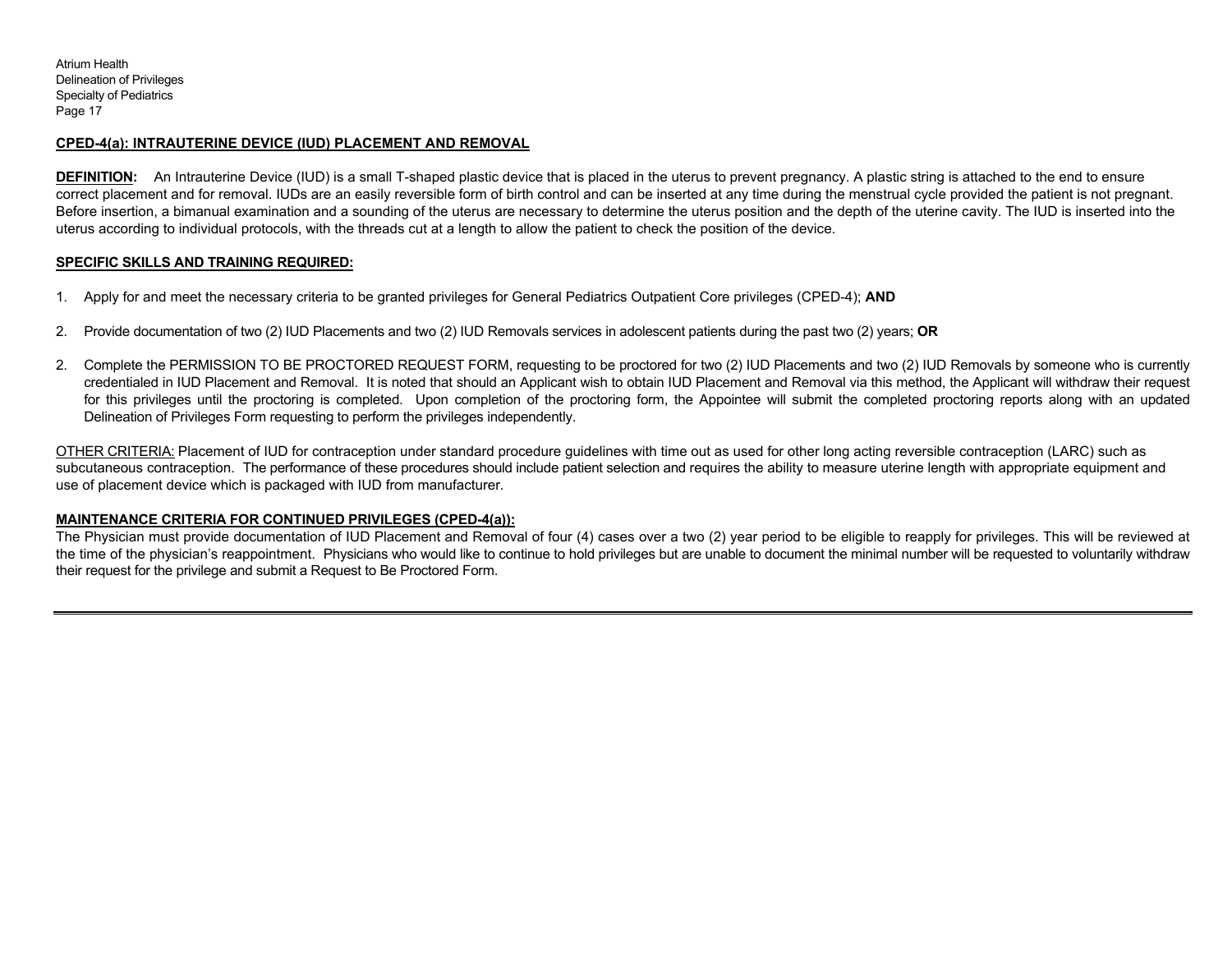# **CPED-4(b): LONG ACTING SUBDERMAL CONTRACEPTION INSERTION AND REMOVAL**

### **SPECIFIC SKILLS AND TRAINING REQUIRED:**

- 1. Apply for and meet the necessary criteria to be granted privileges for General Pediatrics Outpatient Core privileges (CPED-4); **AND**
- 2. Provide documentation of two (2) Placements and two (2) Removals services in adolescent patients during the past two (2) years; **OR**
- 2. Complete the PERMISSION TO BE PROCTORED REQUEST FORM, requesting to be proctored for two (2) IUD Placements and two (2) IUD Removals by someone who is currently credentialed in Long Acting Subdermal Contraception Placement and Removal. It is noted that should an Applicant wish to obtain Long Acting Subdermal Contraception Placement and Removal via this method, the Applicant will withdraw their request for this privileges until the proctoring is completed. Upon completion of the proctoring form, the Appointee will submit the completed proctoring reports along with an updated Delineation of Privileges Form requesting to perform the privileges independently.

#### **MAINTENANCE CRITERIA FOR CONTINUED PRIVILEGES (CPED-4(b)):**

The Physician must provide documentation of Placements and Removals of four (4) cases over a two (2) year period to be eligible to reapply for privileges. This will be reviewed at the time of the physician's reappointment. Physicians who would like to continue to hold privileges but are unable to document the minimal number will be requested to voluntarily withdraw their request for the privilege and submit a Request to Be Proctored Form.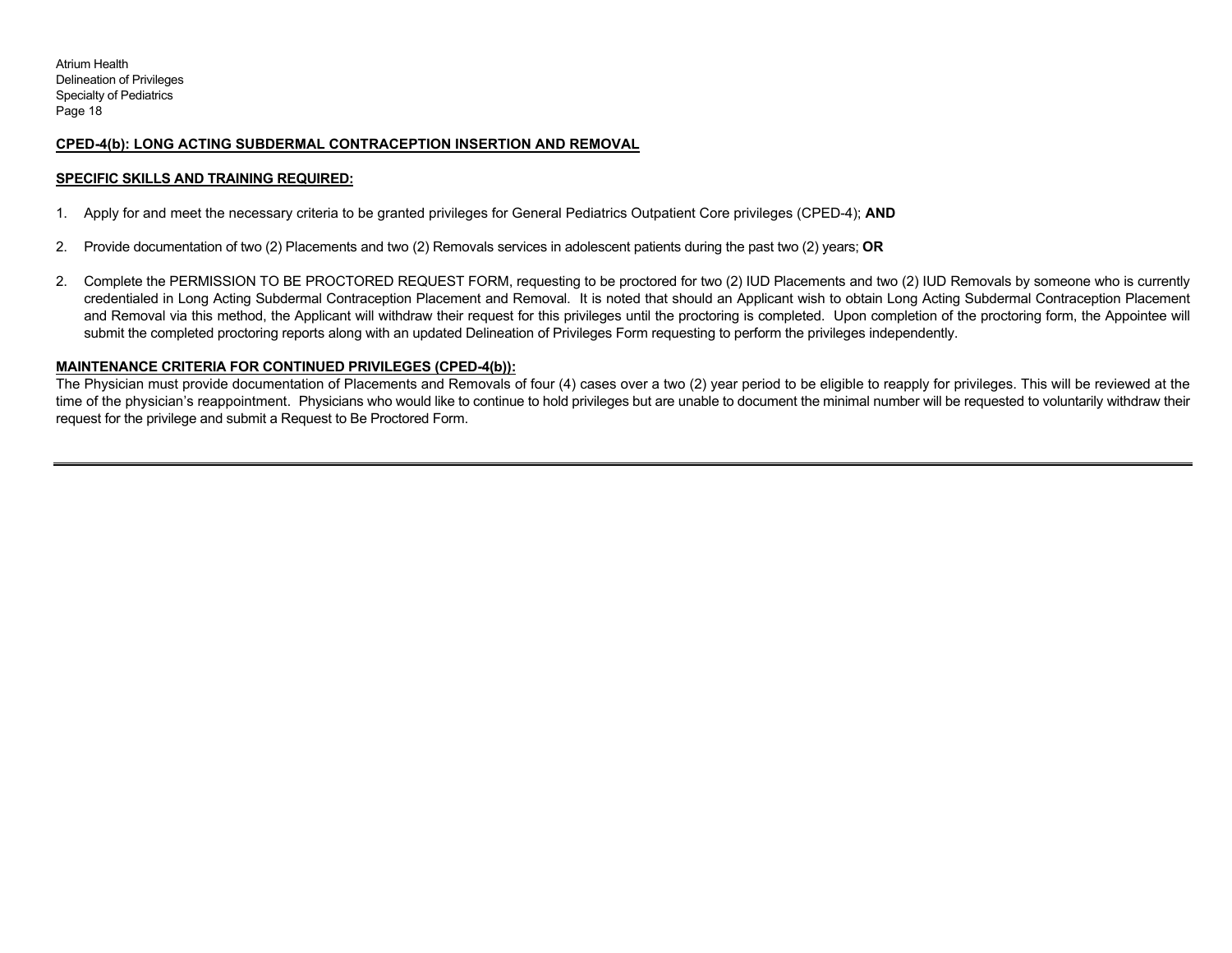### **CPED-6(a) EMERGENCY ULTRASOUND - BILIARY**

SHORT DEFINITION - Emergency Biliary ultrasound – focused US of the gallbladder and the common bile duct per ACEP Imaging Criteria (Cholecystitis and Cholelithiasis).

SKILLS AND TRAINING NEEDED - The applicant must meet the following:

- 1 Completed Accredited Residency in Emergency Medicine and/or Fellowship in Pediatric Emergency Medicine approved by ACGME or AOA within the past five (5) years to include documentation that an Emergency Ultrasound, Residency or Fellowship Director verified successful completion of a training program where emergency biliary ultrasound was included as a part of the training program. Verification can include any of the following: 1) the form of a residency/fellowship letter, 2) procedure logs, 3) confirmation of attendance at a course and minimum number of US examination performed or 4) proctored session and "sign off" by ultrasound of five (5) cases with ultrasound director. Verification will be judged by the Chief of the Department, or credentialed ED Ultrasound Director, or their designee based on national ACEP guidelines.; **AND**
- 2 Provide documentation of a minimum of two hundred (200) lifetime ultrasound case, not including biliary studies.

**OR** 

- 1 Certification in Pediatric Emergency Medicine or Emergency Medicine (ABMS or AOA); **AND**
- 2 Successful completion of an Introductory Emergency Medicine Ultrasound Course as set out in the American College of Emergency Physicians (ACEP) Emergency Ultrasound Guidelines 2008; **AND**
- 3 Documentation of successful performance of a minimum of fifty (50) biliary ultrasounds on patients in the Emergency Department. Cases will be reviewed by Chief of the Department or their designee and compared to other imaging tests, operative procedures or patient outcome. After initial training, proctoring may consist of over-reading by the US Director or designee, comparison with other imaging test or operative procedure, or clinical follow-up. If the physician had privileges at another hospital for urinary tract US, they must show the credentials or proof of performing of 25 satisfactory US as determined by the chief or US director at that hospital.; **AND**
- 4 Provide documentation of a minimum of two hundred (200) lifetime ultrasound cases to include other applications.

# **Maintenance Criteria for Continued Special Privileges (CPED-6(a-c)):**

The Physician must submit a minimum of ten (10) cases over the past two (2) years for each ultrasound privileges held, based on acceptable results of ongoing professional practice evaluation and outcomes, and five (5) ultrasound related Category I or II CME hours over the past two (2) years to reapply for special privileges. This will be reviewed at the time of reappointment. Physicians who would like to continue to hold any special privileges but are unable to document the minimal number will be requested to voluntarily withdraw their request for such privileges and to complete the necessary proctoring forms.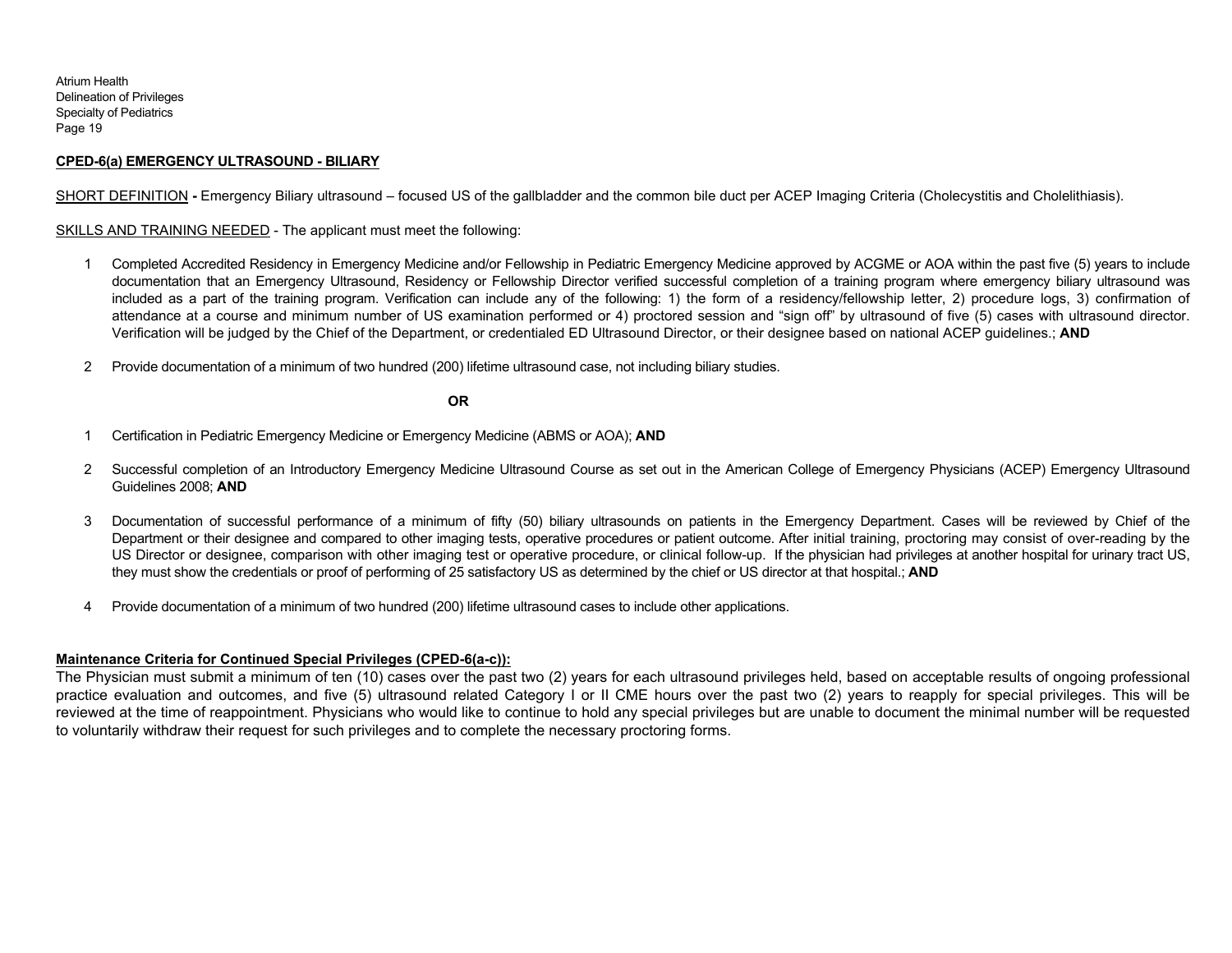#### **CPED-6(b) EMERGENCY ULTRASOUND – URINARY TRACT**

SHORT DEFINITION **-** Emergency Urinary Tract Ultrasound – focused US of the kidneys and bladder per ACEP Imaging Criteria (Hydronephrosis and bladder size).

SKILLS AND TRAINING NEEDED - The applicant must meet the following:

- 1 Completed Accredited Residency in Emergency Medicine and/or Fellowship in Pediatric Emergency Medicine approved by ACGME or AOA within the past five (5) years to include documentation that an Emergency Ultrasound, Residency or Fellowship Director verified successful completion of a training program where emergency urinary tract ultrasound was included as a part of the training program. Verification can include any of the following: 1) the form of a residency/fellowship letter, 2) procedure logs, 3) confirmation of attendance at a course and minimum number of US examination performed or 4) proctored session and "sign off" by ultrasound of five (5) cases with ultrasound director. Verification will be judged by the Chief of the Department, or credentialed ED Ultrasound Director, or their designee based on national ACEP guidelines; **AND**
- 2 Provide documentation of a minimum of two hundred (200) lifetime ultrasound cases, not including urinary tract studies.

#### **OR**

- 1 Certification in Pediatric Emergency Medicine or Emergency Medicine (ABMS or AOA); **AND**
- 2 Successful completion of an Introductory Emergency Medicine Ultrasound Course as set out in the American College of Emergency Physicians (ACEP) Emergency Ultrasound Guidelines 2008; **AND**
- 3 Documentation of successful performance of a minimum of fifty (50) urinary tract ultrasounds on patients in the Emergency Department. Cases will be reviewed by Chief of the Department or their designee and compared to other imaging tests, operative procedures or patient outcome. After initial training, proctoring may consist of over-reading by the US Director or designee, comparison with other imaging test or operative procedure, or clinical follow-up. If the physician had privileges at another hospital for urinary tract US, they must show the credentials or proof of performing of 25 satisfactory US as determined by the chief or US director at that hospital.; **AND**
- 4 Provide documentation of a minimum of two hundred (200) lifetime ultrasound cases to include other applications.

#### **Maintenance Criteria for Continued Special Privileges (CPED-6(a-c)):**

The Physician must submit a minimum of ten (10) cases over the past two (2) years for each ultrasound privileges held, based on acceptable results of ongoing professional practice evaluation and outcomes, and five (5) ultrasound related Category I or II CME hours over the past two (2) years to reapply for special privileges. This will be reviewed at the time of reappointment. Physicians who would like to continue to hold any special privileges but are unable to document the minimal number will be requested to voluntarily withdraw their request for such privileges and to complete the necessary proctoring forms.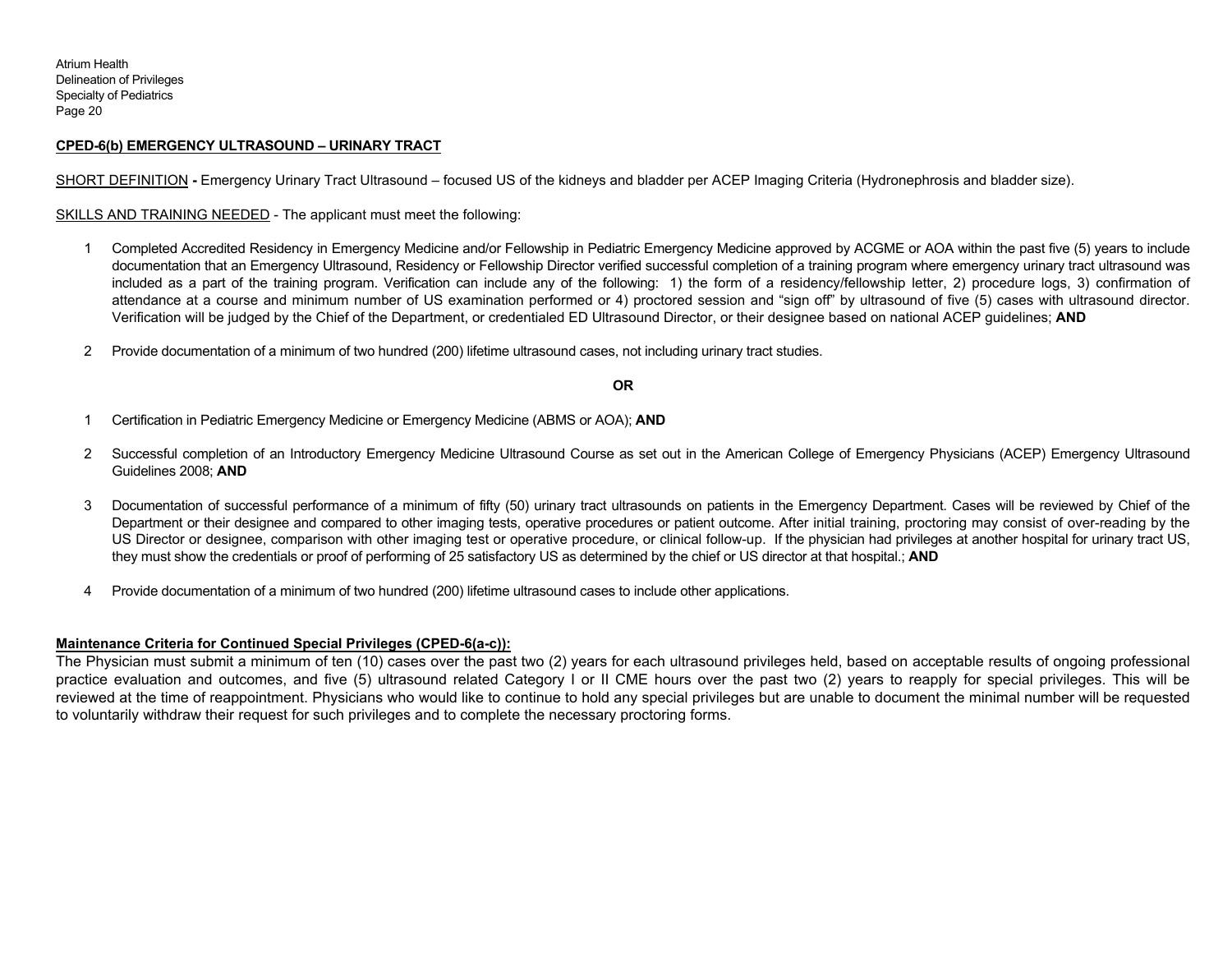# **CPED-6(c) EMERGENCY ULTRASOUND - DVT**

SHORT DEFINITION **-** Emergency Deep Venous Thrombosis ultrasound – focused US of the venous system for DVT per ACEP Imaging Criteria

SKILLS AND TRAINING NEEDED - The applicant must meet the following:

- 1 Completed Accredited Residency in Emergency Medicine and/or Fellowship in Pediatric Emergency Medicine approved by ACGME or AOA within the past five (5) years to include documentation that an Emergency Ultrasound, Residency or Fellowship Director verified successful completion of a training program where emergency DVT ultrasound was included as a part of the training program. Verification can include any of the following: 1) the form of a residency/fellowship letter, 2) procedure logs, 3) confirmation of attendance at a course and minimum number of US examination performed or 4) proctored session and "sign off" by ultrasound of five (5) cases with ultrasound director. Verification will be judged by the Chief of the Department, or credentialed ED Ultrasound Director, or their designee based on national ACEP guidelines.; **AND**
- 2 Provide documentation of a minimum of two hundred (200) lifetime ultrasound cases, not including DVT studies.

#### **OR**

- 1 Certification in Pediatric Emergency Medicine or Emergency Medicine (ABMS or AOA); **AND**
- 2 Successful completion of an Introductory Emergency Medicine Ultrasound Course as set out in the American College of Emergency Physicians (ACEP) Emergency Ultrasound Guidelines 2008; **AND**
- 3 Documentation of successful performance of a minimum of fifty (50) DVT ultrasounds on patients in the Emergency Department. Cases will be reviewed by Chief of the Department or their designee and compared to other imaging tests, operative procedures or patient outcome. After initial training, proctoring may consist of over-reading by the US Director or designee, comparison with other imaging test or operative procedure, or clinical follow-up. If the physician had privileges at another hospital for DVT US, they must show the credentials or proof of performing of 25 satisfactory US as determined by the chief or US director at that hospital.; **AND**
- 4 Provide documentation of a minimum of two hundred (200) lifetime ultrasound cases to include other applications.

### **Maintenance Criteria for Continued Special Privileges (CPED-6(a-c)):**

The Physician must submit a minimum of ten (10) cases over the past two (2) years for each ultrasound privileges held, based on acceptable results of ongoing professional practice evaluation and outcomes, and five (5) ultrasound related Category I or II CME hours over the past two (2) years to reapply for special privileges. This will be reviewed at the time of reappointment. Physicians who would like to continue to hold any special privileges but are unable to document the minimal number will be requested to voluntarily withdraw their request for such privileges and to complete the necessary proctoring forms.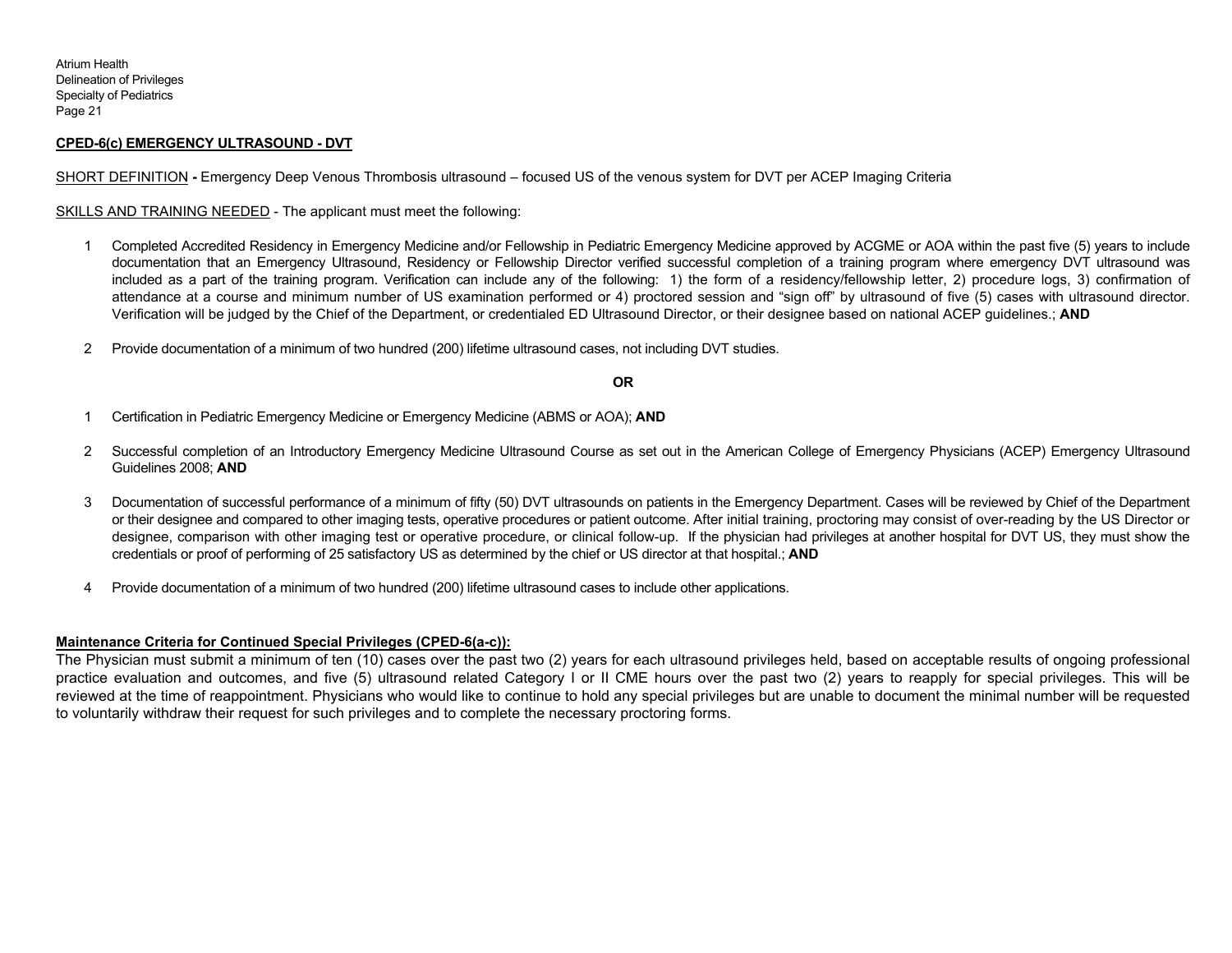# **CPED-6(d) EMERGENCY ULTRASOUND – THORACIC**

SHORT DEFINITION - Emergency Thoracic Ultrasound – focused US of the thoracic cavity to determine pleural fluid, pneumothorax, and increased interstitial lung fluid in non**traumatic** conditions per ACEP Imaging Criteria

SKILLS AND TRAINING NEEDED - The applicant must meet the following:

1 Completed Accredited Residency in Emergency Medicine and/or Fellowship in Pediatric Emergency Medicine approved by ACGME or AOA within the past five (5) years to include documentation that an Emergency Ultrasound, Residency or Fellowship Director verified successful completion of a training program where emergency thoracic ultrasound was included as a part of the training program. Verification can include any of the following: 1) the form of a residency/fellowship letter, 2) procedure logs, 3) confirmation of attendance at a course and minimum number of US examination performed or 4) proctored session and "sign off" by ultrasound of five (5) cases with ultrasound director. Verification will be judged by the Chief of the Department, or credentialed ED Ultrasound Director, or their designee based on national ACEP guidelines.

#### **OR**

- 1 Completed Accredited Residency in Emergency Medicine and/or Fellowship in Pediatric Emergency Medicine approved by ACGME or AOA within the past five (5) years; **AND**
- 2 Successful completion of an Introductory Emergency Medicine Ultrasound Course as set out in the American College of Emergency Physicians (ACEP) Emergency Ultrasound Guidelines 2008; **AND**
- 3 Documentation of successful performance of a minimum of twenty-five (25) thoracic ultrasounds on patients in the Emergency Department. Cases will be reviewed by Chief of the Department or their designee and compared to other imaging tests, operative procedures or patient outcome. After initial training, proctoring may consist of over-reading by the US Director or designee, comparison with other imaging test or operative procedure, or clinical follow-up. If the physician had privileges at another hospital for thoracic US, they must show the credentials or proof of performing of 25 satisfactory US as determined by the chief or US director at that hospital.

#### **Maintenance Criteria for Continued Special Privileges (CPED-6(d)):**

The Physician must submit a minimum of two (2) cases over the past two (2) years for each ultrasound privileges held, based on acceptable results of ongoing professional practice evaluation and outcomes to reapply for special privileges. This will be reviewed at the time of reappointment. Physicians who would like to continue to hold any special privileges but are unable to document the minimal number will be requested to voluntarily withdraw their request for such privileges and to complete the necessary proctoring forms.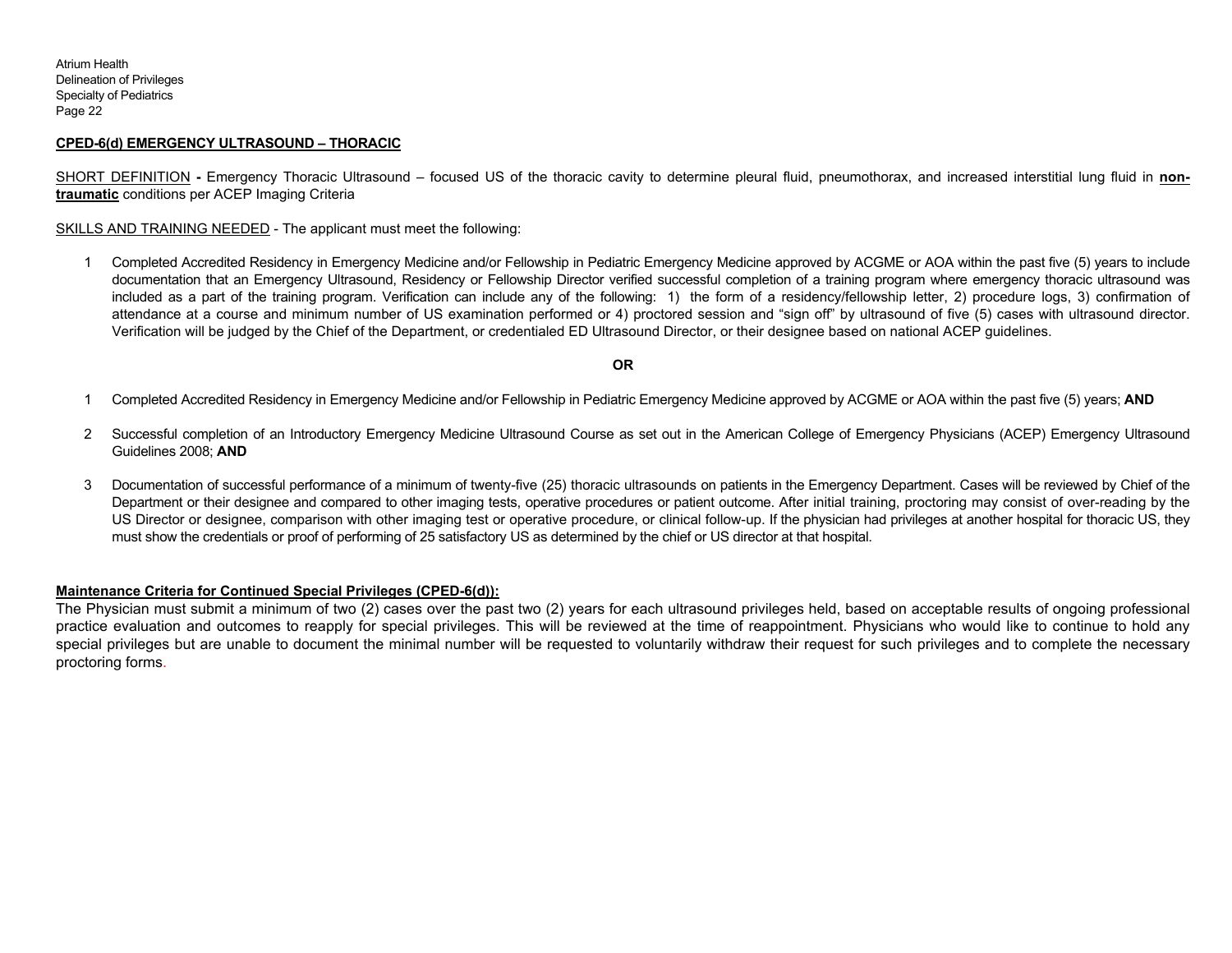# **CEMD-6(e) EMERGENCY ULTRASOUND - BOWEL**

SHORT DEFINITION - Emergency Bowel ultrasound – focused US of the bowel to determine bowel dilation, wall thickness, free fluid, constriction or peristalsis.

SKILLS AND TRAINING NEEDED - The applicant must meet the following:

1 Completed Accredited Residency in Emergency Medicine and/or Fellowship in Pediatric Emergency Medicine approved by ACGME or AOA within the past five (5) years to include documentation that an Emergency Ultrasound or Residency Director verified successful completion of a training program where emergency bowel ultrasound was included as a part of the training program. Verification can include any of the following: 1) the form of a residency letter, 2) procedure logs, 3) confirmation of attendance at a course and minimum number of US examination performed or 4) proctored session and "sign off" by ultrasound of five (5) cases with ultrasound director. Verification will be judged by the Chief of the Department, or credentialed ED Ultrasound Director, or their designee based on national ACEP guidelines.

#### **OR**

- 1 Completed Accredited Residency in Emergency Medicine and/or Fellowship in Pediatric Emergency Medicine approved by ACGME or AOA within the past five (5) years; **AND**
- 2 Successful completion of an Introductory Emergency Medicine Ultrasound Course as set out in the American College of Emergency Physicians (ACEP) Emergency Ultrasound Guidelines 2008; **AND**
- 3 Documentation of successful performance of a minimum of twenty-five (25) bowel ultrasounds on patients in the Emergency Department. Cases will be reviewed by Chief of the Department or their designee and compared to other imaging tests, operative procedures or patient outcome. After initial training, proctoring may consist of over-reading by the US Director or designee, comparison with other imaging test or operative procedure, or clinical follow-up. If the physician had privileges at another hospital for bowel US, they must show the credentials or proof of performing of 25 satisfactory US as determined by the chief or US director at that hospital.

### **Maintenance Criteria for Continued Special Privileges (CPED-6(e)):**

The Physician must submit a minimum of two (5) cases over the past two (2) years for each ultrasound privileges held, based on acceptable results of ongoing professional practice evaluation and outcomes to reapply for special privileges. This will be reviewed at the time of reappointment. Physicians who would like to continue to hold any special privileges but are unable to document the minimal number will be requested to voluntarily withdraw their request for such privileges and to complete the necessary proctoring forms.